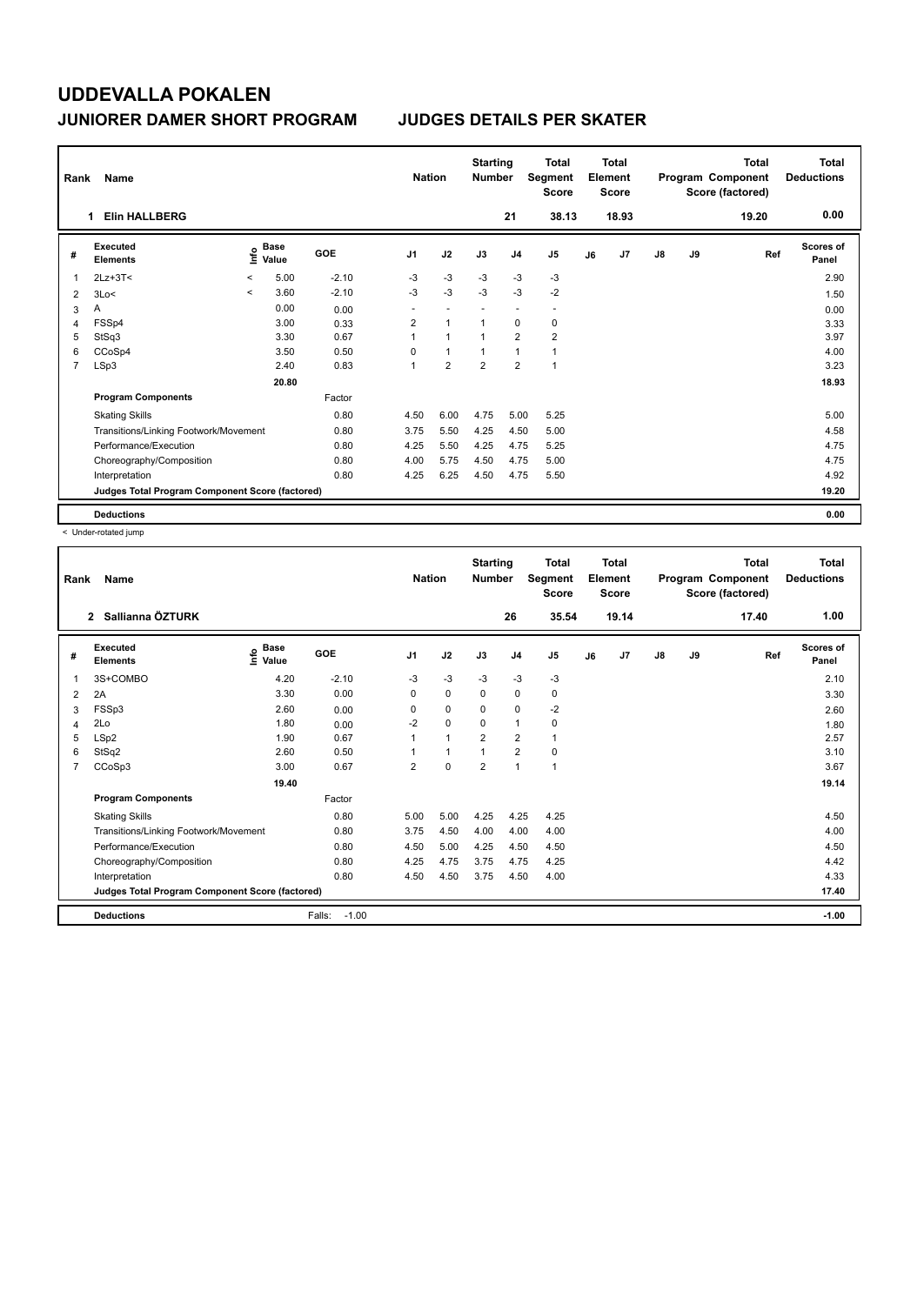| Rank           | Name                                            |                   |             |                                   | <b>Nation</b>  |                | <b>Starting</b><br><b>Number</b> |                | <b>Total</b><br>Segment<br><b>Score</b> |    | Total<br>Element<br><b>Score</b> |               |    | <b>Total</b><br>Program Component<br>Score (factored) | <b>Total</b><br><b>Deductions</b> |
|----------------|-------------------------------------------------|-------------------|-------------|-----------------------------------|----------------|----------------|----------------------------------|----------------|-----------------------------------------|----|----------------------------------|---------------|----|-------------------------------------------------------|-----------------------------------|
|                | Lydia BRUHN<br>3                                |                   |             |                                   |                |                |                                  | 3              | 35.45                                   |    | 18.21                            |               |    | 17.24                                                 | 0.00                              |
| #              | Executed<br><b>Elements</b>                     | e Base<br>⊆ Value | <b>Base</b> | GOE                               | J <sub>1</sub> | J2             | J3                               | J <sub>4</sub> | J <sub>5</sub>                          | J6 | J7                               | $\mathsf{J}8$ | J9 | Ref                                                   | <b>Scores of</b><br>Panel         |
| 1              | 2A                                              |                   | 3.30        | 0.67                              | 1              | $\mathbf{1}$   | $\overline{2}$                   | $\overline{2}$ | $\mathbf{1}$                            |    |                                  |               |    |                                                       | 3.97                              |
| 2              | $3S < +2T$                                      | <<                | 2.60        | $-0.60$                           | $-3$           | $-2$           | $-3$                             | $-3$           | $-3$                                    |    |                                  |               |    |                                                       | 2.00                              |
| 3              | CCoSp3                                          |                   | 3.00        | 0.33                              | 1              | $\mathbf{1}$   | 0                                | 1              | 0                                       |    |                                  |               |    |                                                       | 3.33                              |
| 4              | 2Lo                                             |                   | 1.98        | 0.30<br>$\boldsymbol{\mathsf{x}}$ | 0              | $\mathbf{1}$   | 1                                | $\overline{1}$ |                                         |    |                                  |               |    |                                                       | 2.28                              |
| 5              | LSpB                                            |                   | 1.20        | 0.00                              | 0              | $\Omega$       | $\Omega$                         | $\mathbf 0$    | $-1$                                    |    |                                  |               |    |                                                       | 1.20                              |
| 6              | StSq2                                           |                   | 2.60        | 0.33                              | 1              | $\mathbf 0$    | 0                                | 1              | $\mathbf{1}$                            |    |                                  |               |    |                                                       | 2.93                              |
| $\overline{7}$ | FSSp1                                           |                   | 2.00        | 0.50                              | 1              | $\overline{1}$ | $\overline{1}$                   | $\mathbf 0$    | 1                                       |    |                                  |               |    |                                                       | 2.50                              |
|                |                                                 |                   | 16.68       |                                   |                |                |                                  |                |                                         |    |                                  |               |    |                                                       | 18.21                             |
|                | <b>Program Components</b>                       |                   |             | Factor                            |                |                |                                  |                |                                         |    |                                  |               |    |                                                       |                                   |
|                | <b>Skating Skills</b>                           |                   |             | 0.80                              | 4.25           | 5.00           | 4.25                             | 4.50           | 4.25                                    |    |                                  |               |    |                                                       | 4.33                              |
|                | Transitions/Linking Footwork/Movement           |                   |             | 0.80                              | 4.00           | 4.75           | 3.75                             | 4.25           | 4.00                                    |    |                                  |               |    |                                                       | 4.08                              |
|                | Performance/Execution                           |                   |             | 0.80                              | 4.25           | 5.25           | 4.50                             | 4.75           | 4.50                                    |    |                                  |               |    |                                                       | 4.58                              |
|                | Choreography/Composition                        |                   |             | 0.80                              | 4.25           | 5.00           | 3.75                             | 4.75           | 4.00                                    |    |                                  |               |    |                                                       | 4.33                              |
|                | Interpretation                                  |                   |             | 0.80                              | 4.25           | 4.75           | 4.00                             | 4.50           | 4.00                                    |    |                                  |               |    |                                                       | 4.25                              |
|                | Judges Total Program Component Score (factored) |                   |             |                                   |                |                |                                  |                |                                         |    |                                  |               |    |                                                       | 17.24                             |
|                | <b>Deductions</b>                               |                   |             |                                   |                |                |                                  |                |                                         |    |                                  |               |    |                                                       | 0.00                              |

<< Downgraded jump x Credit for highlight distribution, base value multiplied by 1.1

| Rank | Name                                            |         |                      |         | <b>Nation</b>  |              | <b>Starting</b><br><b>Number</b> |                | <b>Total</b><br>Segment<br><b>Score</b> |    | Total<br>Element<br><b>Score</b> |               |    | <b>Total</b><br>Program Component<br>Score (factored) | <b>Total</b><br><b>Deductions</b> |
|------|-------------------------------------------------|---------|----------------------|---------|----------------|--------------|----------------------------------|----------------|-----------------------------------------|----|----------------------------------|---------------|----|-------------------------------------------------------|-----------------------------------|
|      | Gabriella JOSEFSSON<br>4                        |         |                      |         |                |              |                                  | 25             | 34.44                                   |    | 16.96                            |               |    | 17.48                                                 | 0.00                              |
| #    | Executed<br><b>Elements</b>                     | ۴o      | <b>Base</b><br>Value | GOE     | J <sub>1</sub> | J2           | J3                               | J <sub>4</sub> | J5                                      | J6 | J7                               | $\mathsf{J}8$ | J9 | Ref                                                   | Scores of<br>Panel                |
| 1    | $3T < +2T$                                      | $\,<\,$ | 4.20                 | $-1.87$ | $-3$           | $-3$         | $-2$                             | $-3$           | $-2$                                    |    |                                  |               |    |                                                       | 2.33                              |
| 2    | 2Lo                                             |         | 1.80                 | 0.20    | $-1$           | $\mathbf{1}$ | 1                                | $\mathbf{1}$   | 0                                       |    |                                  |               |    |                                                       | 2.00                              |
| 3    | 2A                                              |         | 3.30                 | $-0.17$ | $-1$           | 0            | 0                                | 0              | $-2$                                    |    |                                  |               |    |                                                       | 3.13                              |
| 4    | LSp2                                            |         | 1.90                 | 0.00    | $\Omega$       | $\Omega$     |                                  | 0              | 0                                       |    |                                  |               |    |                                                       | 1.90                              |
| 5    | StSq2                                           |         | 2.60                 | 0.50    | $-1$           | $\mathbf{1}$ |                                  | $\overline{2}$ | 1                                       |    |                                  |               |    |                                                       | 3.10                              |
| 6    | FSSp3                                           |         | 2.60                 | $-0.10$ | $-1$           | $\mathbf 0$  | $\Omega$                         | 0              | $-1$                                    |    |                                  |               |    |                                                       | 2.50                              |
| 7    | CCoSp1                                          |         | 2.00                 | 0.00    | $\Omega$       | $\mathbf 0$  | $\Omega$                         | $\mathbf 0$    | $-1$                                    |    |                                  |               |    |                                                       | 2.00                              |
|      |                                                 |         | 18.40                |         |                |              |                                  |                |                                         |    |                                  |               |    |                                                       | 16.96                             |
|      | <b>Program Components</b>                       |         |                      | Factor  |                |              |                                  |                |                                         |    |                                  |               |    |                                                       |                                   |
|      | <b>Skating Skills</b>                           |         |                      | 0.80    | 3.75           | 5.00         | 4.50                             | 4.50           | 4.50                                    |    |                                  |               |    |                                                       | 4.50                              |
|      | Transitions/Linking Footwork/Movement           |         |                      | 0.80    | 3.25           | 4.75         | 4.25                             | 4.00           | 4.50                                    |    |                                  |               |    |                                                       | 4.25                              |
|      | Performance/Execution                           |         |                      | 0.80    | 3.25           | 5.00         | 4.50                             | 4.50           | 4.25                                    |    |                                  |               |    |                                                       | 4.42                              |
|      | Choreography/Composition                        |         |                      | 0.80    | 3.00           | 4.50         | 4.50                             | 4.25           | 4.75                                    |    |                                  |               |    |                                                       | 4.42                              |
|      | Interpretation                                  |         |                      | 0.80    | 2.75           | 4.25         | 4.25                             | 4.25           | 4.25                                    |    |                                  |               |    |                                                       | 4.25                              |
|      | Judges Total Program Component Score (factored) |         |                      |         |                |              |                                  |                |                                         |    |                                  |               |    |                                                       | 17.48                             |
|      | <b>Deductions</b>                               |         |                      |         |                |              |                                  |                |                                         |    |                                  |               |    |                                                       | 0.00                              |

< Under-rotated jump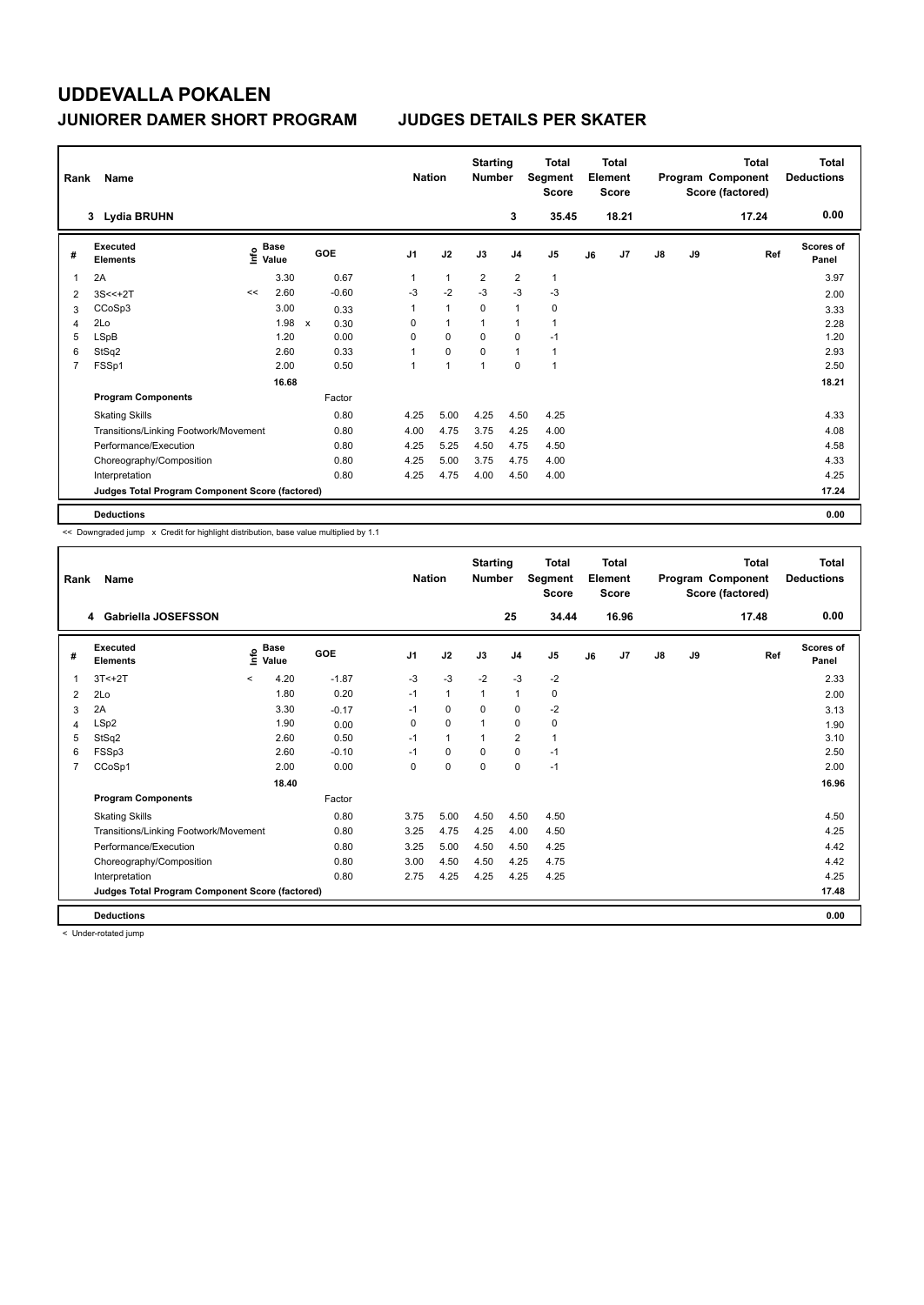| Rank           | Name                                            |                                  |                                   | <b>Nation</b>  |                | <b>Starting</b><br><b>Number</b> |                | <b>Total</b><br>Segment<br><b>Score</b> |    | <b>Total</b><br>Element<br><b>Score</b> |               |    | <b>Total</b><br>Program Component<br>Score (factored) | Total<br><b>Deductions</b> |
|----------------|-------------------------------------------------|----------------------------------|-----------------------------------|----------------|----------------|----------------------------------|----------------|-----------------------------------------|----|-----------------------------------------|---------------|----|-------------------------------------------------------|----------------------------|
|                | <b>Anna HALLGREN</b><br>5.                      |                                  |                                   |                |                |                                  | 5              | 33.05                                   |    | 17.71                                   |               |    | 15.34                                                 | 0.00                       |
| #              | Executed<br><b>Elements</b>                     | <b>Base</b><br>e Base<br>⊆ Value | GOE                               | J <sub>1</sub> | J2             | J3                               | J <sub>4</sub> | J <sub>5</sub>                          | J6 | J7                                      | $\mathsf{J}8$ | J9 | Ref                                                   | Scores of<br>Panel         |
| 1              | S+COMBO                                         | 0.00                             | 0.00                              |                |                |                                  |                | $\overline{\phantom{a}}$                |    |                                         |               |    |                                                       | 0.00                       |
| 2              | 2A                                              | 3.30                             | 0.00                              | 0              | $\mathbf 0$    | $\mathbf 0$                      | $\mathbf 0$    | $-1$                                    |    |                                         |               |    |                                                       | 3.30                       |
| 3              | FSSp2                                           | 2.30                             | 0.33                              | 0              | $\mathbf{1}$   | $\Omega$                         | $\mathbf{1}$   | $\mathbf{1}$                            |    |                                         |               |    |                                                       | 2.63                       |
| 4              | StSq2                                           | 2.60                             | 0.00                              | 0              | 0              | $\Omega$                         | $\mathbf{1}$   | 0                                       |    |                                         |               |    |                                                       | 2.60                       |
| 5              | LSp4                                            | 2.70                             | 0.83                              | 3              | $\overline{1}$ | $\overline{1}$                   | $\overline{2}$ | $\overline{2}$                          |    |                                         |               |    |                                                       | 3.53                       |
| 6              | 2Lo                                             | 1.98                             | 0.00<br>$\boldsymbol{\mathsf{x}}$ | 1              | $\mathbf 0$    | $\mathbf 0$                      | $\mathbf 0$    | $\mathbf 0$                             |    |                                         |               |    |                                                       | 1.98                       |
| $\overline{7}$ | CCoSp4                                          | 3.50                             | 0.17                              | 0              | $\overline{1}$ | $\pmb{0}$                        | $\mathbf 0$    | $\mathbf{1}$                            |    |                                         |               |    |                                                       | 3.67                       |
|                |                                                 | 16.38                            |                                   |                |                |                                  |                |                                         |    |                                         |               |    |                                                       | 17.71                      |
|                | <b>Program Components</b>                       |                                  | Factor                            |                |                |                                  |                |                                         |    |                                         |               |    |                                                       |                            |
|                | <b>Skating Skills</b>                           |                                  | 0.80                              | 3.50           | 5.00           | 3.75                             | 4.50           | 3.75                                    |    |                                         |               |    |                                                       | 4.00                       |
|                | Transitions/Linking Footwork/Movement           |                                  | 0.80                              | 3.25           | 4.25           | 3.25                             | 3.75           | 3.50                                    |    |                                         |               |    |                                                       | 3.50                       |
|                | Performance/Execution                           |                                  | 0.80                              | 3.75           | 4.50           | 3.75                             | 4.00           | 4.00                                    |    |                                         |               |    |                                                       | 3.92                       |
|                | Choreography/Composition                        |                                  | 0.80                              | 3.50           | 4.50           | 3.50                             | 4.25           | 4.00                                    |    |                                         |               |    |                                                       | 3.92                       |
|                | Interpretation                                  |                                  | 0.80                              | 3.50           | 4.25           | 3.75                             | 4.00           | 3.75                                    |    |                                         |               |    |                                                       | 3.83                       |
|                | Judges Total Program Component Score (factored) |                                  |                                   |                |                |                                  |                |                                         |    |                                         |               |    |                                                       | 15.34                      |
|                | <b>Deductions</b>                               |                                  |                                   |                |                |                                  |                |                                         |    |                                         |               |    |                                                       | 0.00                       |

x Credit for highlight distribution, base value multiplied by 1.1

| Rank           | Name                                            |                            |                      | <b>Nation</b>  |              | <b>Starting</b><br><b>Number</b> |                | <b>Total</b><br>Segment<br><b>Score</b> |    | <b>Total</b><br>Element<br><b>Score</b> |    |    | <b>Total</b><br>Program Component<br>Score (factored) | <b>Total</b><br><b>Deductions</b> |
|----------------|-------------------------------------------------|----------------------------|----------------------|----------------|--------------|----------------------------------|----------------|-----------------------------------------|----|-----------------------------------------|----|----|-------------------------------------------------------|-----------------------------------|
|                | Sabina LÖÖF<br>6                                |                            |                      |                |              |                                  | 27             | 32.79                                   |    | 17.25                                   |    |    | 15.54                                                 | 0.00                              |
| #              | Executed<br><b>Elements</b>                     | <b>Base</b><br>۴o<br>Value | <b>GOE</b>           | J <sub>1</sub> | J2           | J3                               | J <sub>4</sub> | J <sub>5</sub>                          | J6 | J7                                      | J8 | J9 | Ref                                                   | <b>Scores of</b><br>Panel         |
| 1              | 2A                                              | 3.30                       | $-0.50$              | $-1$           | $-1$         | $-1$                             | $-1$           | $-1$                                    |    |                                         |    |    |                                                       | 2.80                              |
| 2              | $2T+T$                                          | 1.30                       | $-0.60$              | $-3$           | $-3$         | $-3$                             | $-3$           | $-3$                                    |    |                                         |    |    |                                                       | 0.70                              |
| 3              | CCoSp4                                          | 3.50                       | 0.50                 |                | $\mathbf{1}$ | 1                                | 1              | $\mathbf{1}$                            |    |                                         |    |    |                                                       | 4.00                              |
| 4              | StSq2                                           | 2.60                       | 0.17                 | 0              | 0            | 1                                | 1              | 0                                       |    |                                         |    |    |                                                       | 2.77                              |
| 5              | FSSp3                                           | 2.60                       | 0.00                 | $\Omega$       | 0            | 0                                | 0              | 0                                       |    |                                         |    |    |                                                       | 2.60                              |
| 6              | 2Lo                                             | 1.98                       | 0.00<br>$\mathsf{x}$ | $\mathbf 0$    | 0            | 0                                | 0              | $-1$                                    |    |                                         |    |    |                                                       | 1.98                              |
| $\overline{7}$ | LSp2                                            | 1.90                       | 0.50                 | $\overline{1}$ | 1            | 1                                | 1              | 0                                       |    |                                         |    |    |                                                       | 2.40                              |
|                |                                                 | 17.18                      |                      |                |              |                                  |                |                                         |    |                                         |    |    |                                                       | 17.25                             |
|                | <b>Program Components</b>                       |                            | Factor               |                |              |                                  |                |                                         |    |                                         |    |    |                                                       |                                   |
|                | <b>Skating Skills</b>                           |                            | 0.80                 | 4.00           | 4.00         | 4.25                             | 4.00           | 3.75                                    |    |                                         |    |    |                                                       | 4.00                              |
|                | Transitions/Linking Footwork/Movement           |                            | 0.80                 | 3.75           | 3.75         | 3.75                             | 3.75           | 3.00                                    |    |                                         |    |    |                                                       | 3.75                              |
|                | Performance/Execution                           |                            | 0.80                 | 4.00           | 4.00         | 4.00                             | 4.25           | 3.50                                    |    |                                         |    |    |                                                       | 4.00                              |
|                | Choreography/Composition                        |                            | 0.80                 | 3.75           | 4.00         | 4.00                             | 4.00           | 3.00                                    |    |                                         |    |    |                                                       | 3.92                              |
|                | Interpretation                                  |                            | 0.80                 | 3.75           | 3.75         | 3.75                             | 4.00           | 3.25                                    |    |                                         |    |    |                                                       | 3.75                              |
|                | Judges Total Program Component Score (factored) |                            |                      |                |              |                                  |                |                                         |    |                                         |    |    |                                                       | 15.54                             |
|                | <b>Deductions</b>                               |                            |                      |                |              |                                  |                |                                         |    |                                         |    |    |                                                       | 0.00                              |

x Credit for highlight distribution, base value multiplied by 1.1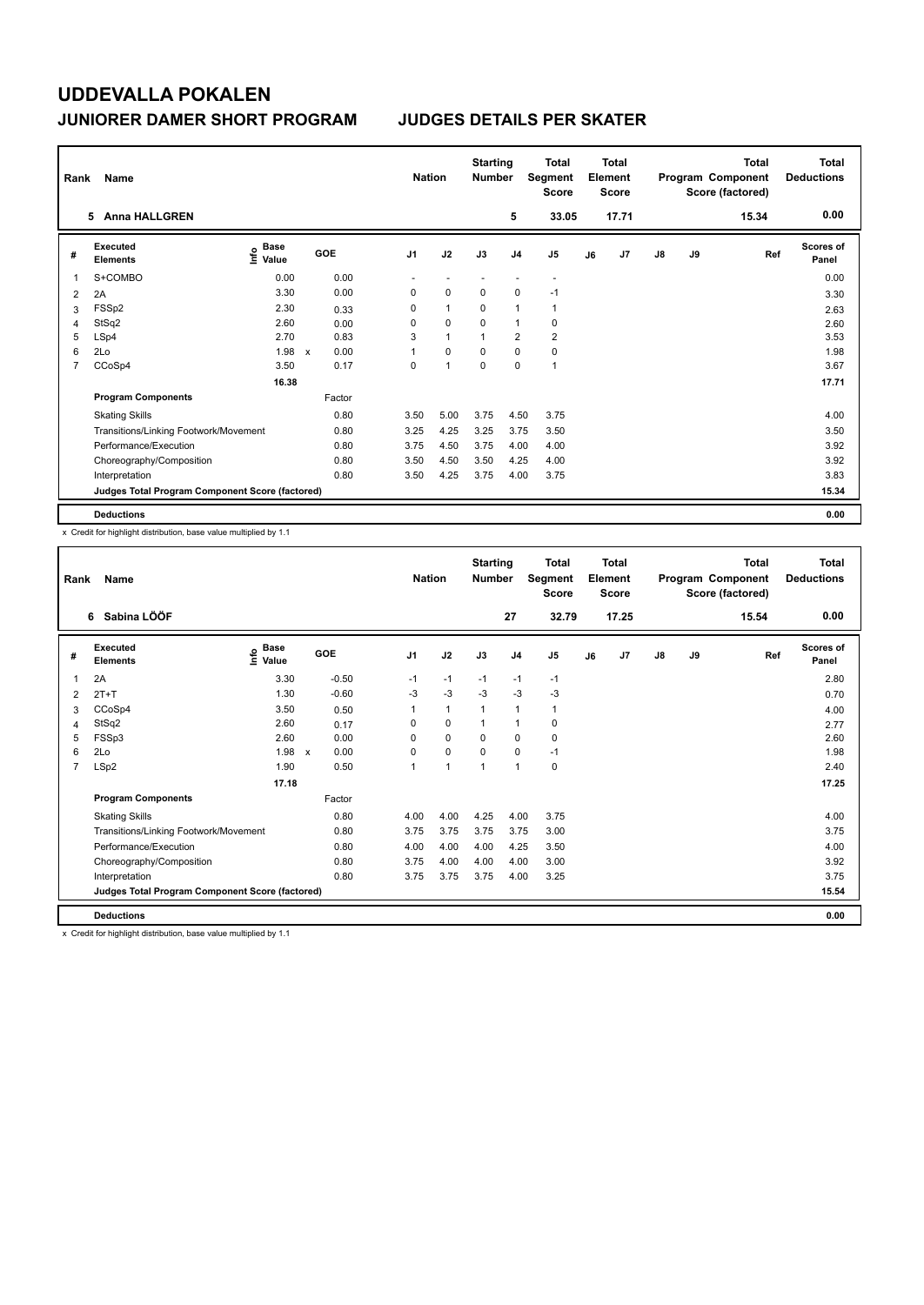| Rank | Name                                            |         |                      |                           |         | <b>Nation</b>  |                | <b>Starting</b><br><b>Number</b> |                | <b>Total</b><br>Segment<br><b>Score</b> |    | Total<br>Element<br><b>Score</b> |               |    | Total<br>Program Component<br>Score (factored) | <b>Total</b><br><b>Deductions</b> |
|------|-------------------------------------------------|---------|----------------------|---------------------------|---------|----------------|----------------|----------------------------------|----------------|-----------------------------------------|----|----------------------------------|---------------|----|------------------------------------------------|-----------------------------------|
|      | Jennifer KVIST<br>7                             |         |                      |                           |         |                |                |                                  | 23             | 32.53                                   |    | 17.55                            |               |    | 15.98                                          | 1.00                              |
| #    | Executed<br><b>Elements</b>                     | ۴۵      | <b>Base</b><br>Value | GOE                       |         | J <sub>1</sub> | J2             | J3                               | J <sub>4</sub> | J5                                      | J6 | J7                               | $\mathsf{J}8$ | J9 | Ref                                            | <b>Scores of</b><br>Panel         |
| 1    | 3S<+COMBO                                       | $\prec$ | 2.90                 |                           | $-2.10$ | $-3$           | $-3$           | $-3$                             | $-3$           | $-3$                                    |    |                                  |               |    |                                                | 0.80                              |
| 2    | 2A                                              |         | 3.30                 |                           | 0.50    | 1              | $\overline{1}$ | $\mathbf{1}$                     | $\mathbf{1}$   | $\mathbf{1}$                            |    |                                  |               |    |                                                | 3.80                              |
| 3    | FSSp4                                           |         | 3.00                 |                           | 0.17    | 0              | $\mathbf{1}$   | $\mathbf{1}$                     | $\mathbf 0$    | 0                                       |    |                                  |               |    |                                                | 3.17                              |
| 4    | LSp2                                            |         | 1.90                 |                           | $-0.20$ | $-2$           | $\mathbf 0$    | $-1$                             | $\mathbf 0$    | $-1$                                    |    |                                  |               |    |                                                | 1.70                              |
| 5    | StSq2                                           |         | 2.60                 |                           | 0.00    | 0              | 0              | 0                                | $\mathbf{1}$   | 0                                       |    |                                  |               |    |                                                | 2.60                              |
| 6    | 2Lo                                             |         | 1.98                 | $\boldsymbol{\mathsf{x}}$ | 0.00    | 0              | 0              | $\Omega$                         | 0              | 0                                       |    |                                  |               |    |                                                | 1.98                              |
| 7    | CCoSp4                                          |         | 3.50                 |                           | 0.00    | 0              | $\mathbf 0$    | $\Omega$                         | $\Omega$       | $\mathbf 0$                             |    |                                  |               |    |                                                | 3.50                              |
|      |                                                 |         | 19.18                |                           |         |                |                |                                  |                |                                         |    |                                  |               |    |                                                | 17.55                             |
|      | <b>Program Components</b>                       |         |                      |                           | Factor  |                |                |                                  |                |                                         |    |                                  |               |    |                                                |                                   |
|      | <b>Skating Skills</b>                           |         |                      |                           | 0.80    | 3.75           | 4.25           | 4.25                             | 4.25           | 4.25                                    |    |                                  |               |    |                                                | 4.25                              |
|      | Transitions/Linking Footwork/Movement           |         |                      |                           | 0.80    | 3.25           | 4.00           | 3.75                             | 3.75           | 4.00                                    |    |                                  |               |    |                                                | 3.83                              |
|      | Performance/Execution                           |         |                      |                           | 0.80    | 3.50           | 4.25           | 4.00                             | 4.00           | 4.50                                    |    |                                  |               |    |                                                | 4.08                              |
|      | Choreography/Composition                        |         |                      |                           | 0.80    | 3.25           | 4.00           | 4.00                             | 4.00           | 4.00                                    |    |                                  |               |    |                                                | 4.00                              |
|      | Interpretation                                  |         |                      |                           | 0.80    | 3.25           | 3.75           | 4.00                             | 3.75           | 4.00                                    |    |                                  |               |    |                                                | 3.83                              |
|      | Judges Total Program Component Score (factored) |         |                      |                           |         |                |                |                                  |                |                                         |    |                                  |               |    |                                                | 15.98                             |
|      | <b>Deductions</b>                               |         |                      | Falls:                    | $-1.00$ |                |                |                                  |                |                                         |    |                                  |               |    |                                                | $-1.00$                           |

< Under-rotated jump x Credit for highlight distribution, base value multiplied by 1.1

| Rank           | Name                                            |    |                                             |         |                | <b>Nation</b> | <b>Starting</b><br><b>Number</b> |                | Total<br>Segment<br><b>Score</b> |    | Total<br>Element<br><b>Score</b> |    |    | <b>Total</b><br>Program Component<br>Score (factored) | Total<br><b>Deductions</b> |
|----------------|-------------------------------------------------|----|---------------------------------------------|---------|----------------|---------------|----------------------------------|----------------|----------------------------------|----|----------------------------------|----|----|-------------------------------------------------------|----------------------------|
|                | <b>Olivia JENGARD</b><br>8                      |    |                                             |         |                |               |                                  | 4              | 31.58                            |    | 16.38                            |    |    | 15.20                                                 | 0.00                       |
| #              | Executed<br><b>Elements</b>                     |    | <b>Base</b><br>e <sup>Base</sup><br>⊆ Value | GOE     | J <sub>1</sub> | J2            | J3                               | J <sub>4</sub> | J <sub>5</sub>                   | J6 | J7                               | J8 | J9 | Ref                                                   | <b>Scores of</b><br>Panel  |
| 1              | 2A                                              |    | 3.30                                        | $-0.50$ | $-1$           | $-1$          | $-1$                             | $-1$           | $-1$                             |    |                                  |    |    |                                                       | 2.80                       |
| 2              | $3S < +1T$                                      | << | 1.70                                        | $-0.60$ | $-3$           | $-3$          | $-3$                             | $-3$           | $-3$                             |    |                                  |    |    |                                                       | 1.10                       |
| 3              | LSp2                                            |    | 1.90                                        | 0.00    | 0              | 0             | $\mathbf 0$                      | 0              | $-1$                             |    |                                  |    |    |                                                       | 1.90                       |
| 4              | FSSp4                                           |    | 3.00                                        | 0.00    | $\Omega$       | 0             | $\Omega$                         | 0              | 0                                |    |                                  |    |    |                                                       | 3.00                       |
| 5              | StSq2                                           |    | 2.60                                        | 0.00    |                | $\Omega$      | $\Omega$                         | $\Omega$       | 0                                |    |                                  |    |    |                                                       | 2.60                       |
| 6              | 2Lo                                             |    | $1.98 \times$                               | 0.00    |                | $\Omega$      | $\Omega$                         | $\mathbf 0$    | 0                                |    |                                  |    |    |                                                       | 1.98                       |
| $\overline{7}$ | CCoSp3                                          |    | 3.00                                        | 0.00    | 1              | 0             | $\Omega$                         | 0              | 0                                |    |                                  |    |    |                                                       | 3.00                       |
|                |                                                 |    | 17.48                                       |         |                |               |                                  |                |                                  |    |                                  |    |    |                                                       | 16.38                      |
|                | <b>Program Components</b>                       |    |                                             | Factor  |                |               |                                  |                |                                  |    |                                  |    |    |                                                       |                            |
|                | <b>Skating Skills</b>                           |    |                                             | 0.80    | 4.00           | 4.25          | 4.00                             | 4.00           | 3.75                             |    |                                  |    |    |                                                       | 4.00                       |
|                | Transitions/Linking Footwork/Movement           |    |                                             | 0.80    | 3.75           | 3.75          | 3.50                             | 3.25           | 3.50                             |    |                                  |    |    |                                                       | 3.58                       |
|                | Performance/Execution                           |    |                                             | 0.80    | 4.25           | 4.00          | 3.75                             | 4.00           | 3.75                             |    |                                  |    |    |                                                       | 3.92                       |
|                | Choreography/Composition                        |    |                                             | 0.80    | 4.00           | 4.00          | 3.50                             | 3.75           | 3.50                             |    |                                  |    |    |                                                       | 3.75                       |
|                | Interpretation                                  |    |                                             | 0.80    | 3.75           | 4.00          | 3.50                             | 3.75           | 3.75                             |    |                                  |    |    |                                                       | 3.75                       |
|                | Judges Total Program Component Score (factored) |    |                                             |         |                |               |                                  |                |                                  |    |                                  |    |    |                                                       | 15.20                      |
|                | <b>Deductions</b>                               |    |                                             |         |                |               |                                  |                |                                  |    |                                  |    |    |                                                       | 0.00                       |

<< Downgraded jump x Credit for highlight distribution, base value multiplied by 1.1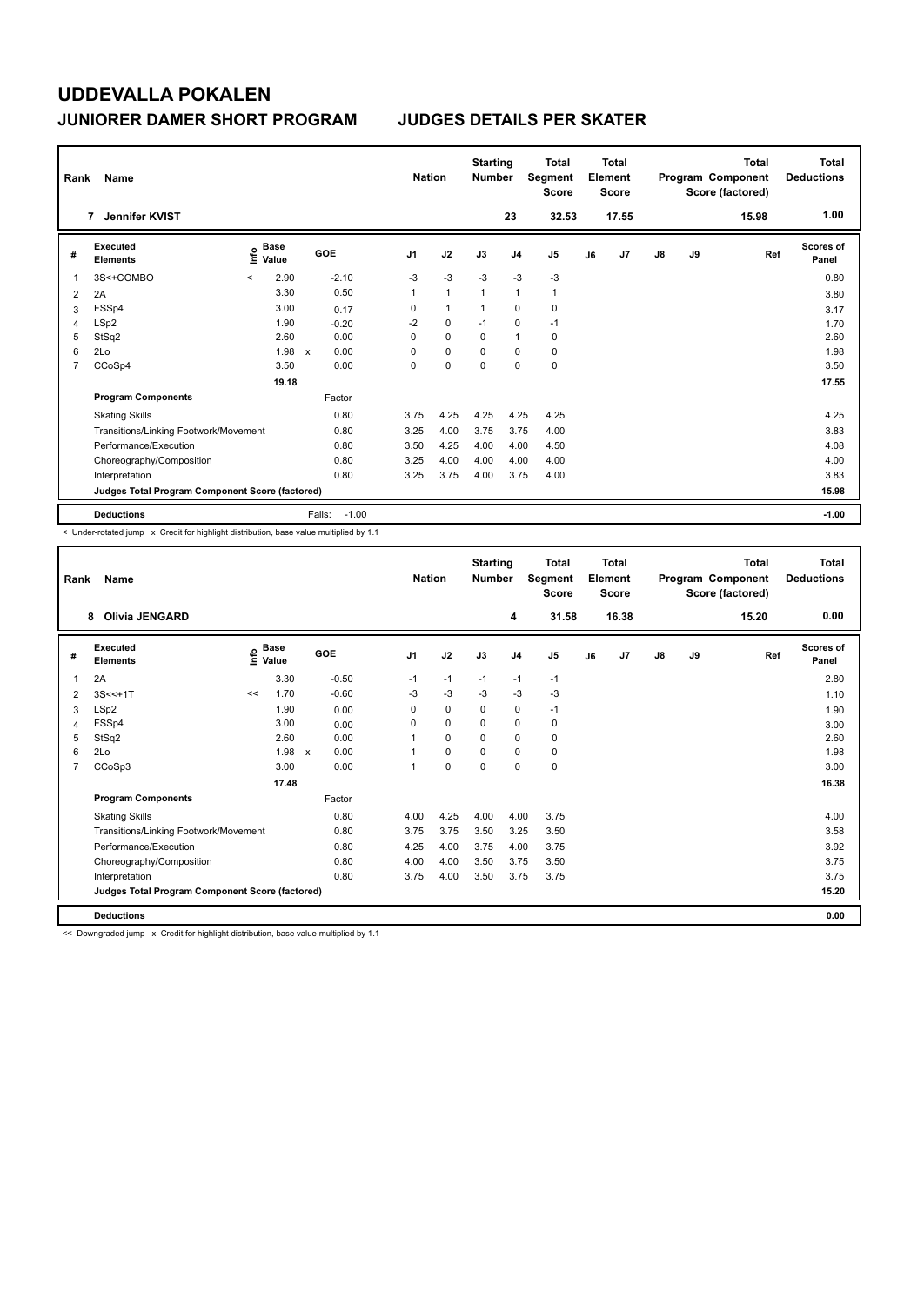| Rank           | Name                                            |                                  |                   | <b>Nation</b>  |              | <b>Starting</b><br><b>Number</b> |                | <b>Total</b><br>Segment<br><b>Score</b> |    | <b>Total</b><br>Element<br><b>Score</b> |               |    | <b>Total</b><br><b>Program Component</b><br>Score (factored) | <b>Total</b><br><b>Deductions</b> |
|----------------|-------------------------------------------------|----------------------------------|-------------------|----------------|--------------|----------------------------------|----------------|-----------------------------------------|----|-----------------------------------------|---------------|----|--------------------------------------------------------------|-----------------------------------|
|                | <b>Nora FALK</b><br>9                           |                                  |                   |                |              |                                  | 13             | 31.47                                   |    | 16.93                                   |               |    | 15.54                                                        | 1.00                              |
| #              | Executed<br><b>Elements</b>                     | <b>Base</b><br>e Base<br>⊆ Value | GOE               | J <sub>1</sub> | J2           | J3                               | J <sub>4</sub> | J <sub>5</sub>                          | J6 | J7                                      | J8            | J9 | Ref                                                          | Scores of<br>Panel                |
| -1             | 2A                                              | 3.30                             | $-0.50$           | $-1$           | $-1$         | $-1$                             | $-1$           | $\mathbf 0$                             |    |                                         |               |    |                                                              | 2.80                              |
| $\overline{2}$ | $3T+2T$                                         | 5.40                             | 0.23              | 0              | 0            | $\mathbf{1}$                     | $\mathbf{1}$   | $\mathbf 0$                             |    |                                         |               |    |                                                              | 5.63                              |
| 3              | 2Lo                                             | 1.80                             | 0.00              | $-1$           | $\mathbf{1}$ | $-1$                             | $\mathbf 0$    | $\mathbf{1}$                            |    |                                         |               |    |                                                              | 1.80                              |
| $\overline{4}$ | FSSp3                                           | 2.60                             | $-0.20$           | $-1$           | 0            | $\mathbf 0$                      | $-1$           | $-1$                                    |    |                                         |               |    |                                                              | 2.40                              |
| 5              | LSpB                                            | 1.20                             | $-0.40$           | $-1$           | 0            | $-2$                             | $-1$           | $-2$                                    |    |                                         |               |    |                                                              | 0.80                              |
| 6              | StSq2                                           | 2.60                             | $-0.80$           | $-3$           | $-3$         | $-2$                             | $-2$           | $-3$                                    |    |                                         |               |    |                                                              | 1.80                              |
| $\overline{7}$ | CCoSpB                                          | 1.70                             | 0.00              | $\Omega$       | $-1$         | $\mathbf 0$                      | 1              | $\mathbf 0$                             |    |                                         |               |    |                                                              | 1.70                              |
|                |                                                 | 18.60                            |                   |                |              |                                  |                |                                         |    |                                         |               |    |                                                              | 16.93                             |
|                | <b>Program Components</b>                       |                                  | Factor            |                |              |                                  |                |                                         |    |                                         |               |    |                                                              |                                   |
|                | <b>Skating Skills</b>                           |                                  | 0.80              | 4.00           | 4.75         | 4.00                             | 4.50           | 4.25                                    |    |                                         |               |    |                                                              | 4.25                              |
|                | Transitions/Linking Footwork/Movement           |                                  | 0.80              | 3.50           | 4.00         | 3.50                             | 3.50           | 4.00                                    |    |                                         |               |    |                                                              | 3.67                              |
|                | Performance/Execution                           |                                  | 0.80              | 3.75           | 4.00         | 3.50                             | 4.00           | 4.50                                    |    |                                         |               |    |                                                              | 3.92                              |
|                | Choreography/Composition                        |                                  | 0.80              | 3.50           | 3.75         | 3.50                             | 4.00           | 4.25                                    |    |                                         |               |    |                                                              | 3.75                              |
|                | Interpretation                                  |                                  | 0.80              | 3.50           | 4.00         | 3.50                             | 4.00           | 4.00                                    |    |                                         |               |    |                                                              | 3.83                              |
|                | Judges Total Program Component Score (factored) |                                  |                   |                |              |                                  |                |                                         |    |                                         |               |    |                                                              | 15.54                             |
|                | <b>Deductions</b>                               |                                  | $-1.00$<br>Falls: |                |              |                                  |                |                                         |    |                                         |               |    |                                                              | $-1.00$                           |
| Rank           | Name                                            |                                  |                   | <b>Nation</b>  |              | <b>Starting</b><br><b>Number</b> |                | <b>Total</b><br>Segment<br><b>Score</b> |    | <b>Total</b><br>Element<br><b>Score</b> |               |    | <b>Total</b><br>Program Component<br>Score (factored)        | <b>Total</b><br><b>Deductions</b> |
|                | Josefin FLOMÉN<br>10                            |                                  |                   |                |              |                                  | 24             | 31.37                                   |    | 16.49                                   |               |    | 14.88                                                        | 0.00                              |
| #              | <b>Executed</b><br><b>Elements</b>              | $\sum_{i=1}^{n}$ Value           | GOE               | J <sub>1</sub> | J2           | J3                               | J <sub>4</sub> | J <sub>5</sub>                          | J6 | J7                                      | $\mathsf{J}8$ | J9 | Ref                                                          | <b>Scores of</b><br>Panel         |

ستان کا بیست کا بیست کا بیست کا بیست کا بیست کا بیست کا بیست کا بیست کردی ہو ہے کہ ایک بیست کردی ہو ہے کہ ایک ب<br>2A 3.30 0.00 0 0 0 0 0 0 3.30 3.30

Skating Skills 4.00 4.00 3.75 3.75 3.50 0.80 3.83

Transitions/Linking Footwork/Movement 0.80 3.50 3.50 3.50 3.25 3.00 3.42 Performance/Execution 0.80 4.00 4.25 4.25 3.75 3.50 4.00 Choreography/Composition 0.80 3.75 4.00 3.50 3.75 3.25 3.67  $3.75$   $3.75$   $3.50$   $3.75$ 

**Judges Total Program Component Score (factored) 14.88**

 **16.38 16.49**

 3T<<+COMBO << 1.30 -0.60 -3 -3 -3 -3 -3 0.70 FSSp4 3.00 0.17 0 1 1 0 0 3.17 2Lo 1.98 x 0.20 2 0 1 0 1 2.18 CCoSp4 3.50 0.17 0 1 1 0 0 3.67 StSq1 1.80 0.00 0 0 1 0 0 1.80 LSp1 1.50 0.17 1 0 1 0 0 1.67

| Jeductions | 0.00 |
|------------|------|

**Program Components** 

<< Downgraded jump x Credit for highlight distribution, base value multiplied by 1.1

1 3.30 0.00 0 0 0 0 0

Factor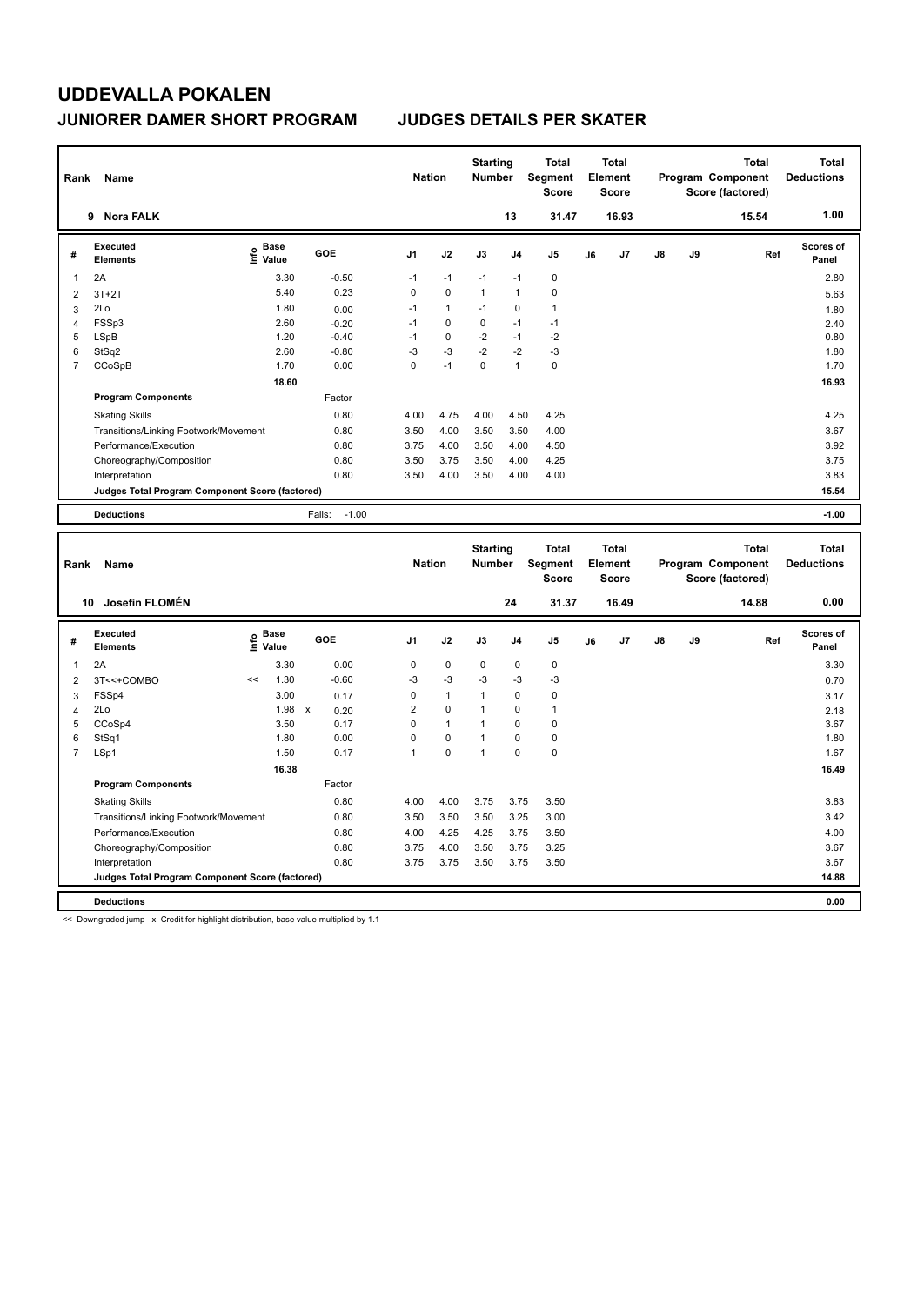| Rank           | Name                                            |    |                             |         | <b>Nation</b>  |             | <b>Starting</b><br><b>Number</b> |                | <b>Total</b><br>Segment<br><b>Score</b> |    | <b>Total</b><br>Element<br><b>Score</b> |               |    | <b>Total</b><br>Program Component<br>Score (factored) | Total<br><b>Deductions</b> |
|----------------|-------------------------------------------------|----|-----------------------------|---------|----------------|-------------|----------------------------------|----------------|-----------------------------------------|----|-----------------------------------------|---------------|----|-------------------------------------------------------|----------------------------|
|                | <b>Clara ZARING</b><br>11                       |    |                             |         |                |             |                                  | 12             | 30.38                                   |    | 15.80                                   |               |    | 14.58                                                 | 0.00                       |
| #              | Executed<br><b>Elements</b>                     |    | Base<br>$\frac{6}{5}$ Value | GOE     | J <sub>1</sub> | J2          | J3                               | J <sub>4</sub> | J <sub>5</sub>                          | J6 | J7                                      | $\mathsf{J}8$ | J9 | Ref                                                   | <b>Scores of</b><br>Panel  |
| 1              | 2A                                              |    | 3.30                        | $-1.50$ | -3             | $-3$        | -3                               | -3             | $-3$                                    |    |                                         |               |    |                                                       | 1.80                       |
| 2              | 3Lo<<+2T                                        | << | 3.10                        | $-0.90$ | $-3$           | $-2$        | $-3$                             | $-3$           | $-3$                                    |    |                                         |               |    |                                                       | 2.20                       |
| 3              | FSSp3                                           |    | 2.60                        | $-0.50$ | $-1$           | $-2$        | $-2$                             | $\mathbf 0$    | $-2$                                    |    |                                         |               |    |                                                       | 2.10                       |
| 4              | 2Lo                                             |    | 1.80                        | 0.20    |                | $\mathbf 0$ | 0                                | $\mathbf{1}$   | $\mathbf{1}$                            |    |                                         |               |    |                                                       | 2.00                       |
| 5              | CCoSp4                                          |    | 3.50                        | 0.00    |                | $\mathbf 0$ | $\Omega$                         | 0              | 0                                       |    |                                         |               |    |                                                       | 3.50                       |
| 6              | StSq1                                           |    | 1.80                        | 0.00    | 0              | $\mathbf 0$ | 0                                | $\mathbf{1}$   | $-1$                                    |    |                                         |               |    |                                                       | 1.80                       |
| $\overline{7}$ | LSp3                                            |    | 2.40                        | 0.00    | $\mathbf{1}$   | $\mathbf 0$ | $\mathbf 0$                      | $\mathbf 0$    | $\mathbf 0$                             |    |                                         |               |    |                                                       | 2.40                       |
|                |                                                 |    | 18.50                       |         |                |             |                                  |                |                                         |    |                                         |               |    |                                                       | 15.80                      |
|                | <b>Program Components</b>                       |    |                             | Factor  |                |             |                                  |                |                                         |    |                                         |               |    |                                                       |                            |
|                | <b>Skating Skills</b>                           |    |                             | 0.80    | 3.50           | 4.25        | 3.50                             | 4.00           | 4.00                                    |    |                                         |               |    |                                                       | 3.83                       |
|                | Transitions/Linking Footwork/Movement           |    |                             | 0.80    | 3.00           | 3.75        | 2.75                             | 3.75           | 3.75                                    |    |                                         |               |    |                                                       | 3.50                       |
|                | Performance/Execution                           |    |                             | 0.80    | 3.00           | 4.00        | 3.25                             | 4.00           | 4.25                                    |    |                                         |               |    |                                                       | 3.75                       |
|                | Choreography/Composition                        |    |                             | 0.80    | 2.75           | 4.25        | 3.00                             | 3.75           | 4.00                                    |    |                                         |               |    |                                                       | 3.58                       |
|                | Interpretation                                  |    |                             | 0.80    | 2.50           | 3.75        | 3.25                             | 3.75           | 4.25                                    |    |                                         |               |    |                                                       | 3.58                       |
|                | Judges Total Program Component Score (factored) |    |                             |         |                |             |                                  |                |                                         |    |                                         |               |    |                                                       | 14.58                      |
|                | <b>Deductions</b>                               |    |                             |         |                |             |                                  |                |                                         |    |                                         |               |    |                                                       | 0.00                       |

<< Downgraded jump

 $\mathsf{l}$ 

| Rank           | Name                                            |             |                      |         |                | <b>Nation</b> | <b>Starting</b><br><b>Number</b> |                | <b>Total</b><br>Segment<br><b>Score</b> |    | Total<br>Element<br><b>Score</b> |               |    | Total<br>Program Component<br>Score (factored) | <b>Total</b><br><b>Deductions</b> |
|----------------|-------------------------------------------------|-------------|----------------------|---------|----------------|---------------|----------------------------------|----------------|-----------------------------------------|----|----------------------------------|---------------|----|------------------------------------------------|-----------------------------------|
|                | <b>Elin SIEVERT</b><br>12                       |             |                      |         |                |               |                                  | 22             | 30.35                                   |    | 14.95                            |               |    | 15.40                                          | 0.00                              |
| #              | Executed<br><b>Elements</b>                     | <u>lnfo</u> | <b>Base</b><br>Value | GOE     | J <sub>1</sub> | J2            | J3                               | J <sub>4</sub> | J <sub>5</sub>                          | J6 | J <sub>7</sub>                   | $\mathsf{J}8$ | J9 | Ref                                            | Scores of<br>Panel                |
| 1              | 3T<+COMBO                                       | $\prec$     | 2.90                 | $-2.10$ | $-3$           | $-3$          | $-3$                             | $-3$           | $-3$                                    |    |                                  |               |    |                                                | 0.80                              |
| 2              | A                                               |             | 0.00                 | 0.00    |                |               |                                  | $\sim$         | $\overline{\phantom{a}}$                |    |                                  |               |    |                                                | 0.00                              |
| 3              | FSSp4                                           |             | 3.00                 | $-0.20$ | $-1$           | 0             | $-1$                             | $-2$           | 0                                       |    |                                  |               |    |                                                | 2.80                              |
| 4              | LSp3                                            |             | 2.40                 | $-0.10$ |                | 0             | $-1$                             | $\mathbf 0$    | $-2$                                    |    |                                  |               |    |                                                | 2.30                              |
| 5              | 2Lo                                             |             | 1.98 x               | 0.30    |                | $\mathbf{1}$  | 1                                | 1              | 1                                       |    |                                  |               |    |                                                | 2.28                              |
| 6              | CCoSp4                                          |             | 3.50                 | 0.17    | 0              | $\mathbf{1}$  | 1                                | $\Omega$       | 0                                       |    |                                  |               |    |                                                | 3.67                              |
| $\overline{7}$ | StSq2                                           |             | 2.60                 | 0.50    | $\overline{2}$ | 1             | 1                                | 0              | 1                                       |    |                                  |               |    |                                                | 3.10                              |
|                |                                                 |             | 16.38                |         |                |               |                                  |                |                                         |    |                                  |               |    |                                                | 14.95                             |
|                | <b>Program Components</b>                       |             |                      | Factor  |                |               |                                  |                |                                         |    |                                  |               |    |                                                |                                   |
|                | <b>Skating Skills</b>                           |             |                      | 0.80    | 4.00           | 4.50          | 4.25                             | 3.75           | 3.75                                    |    |                                  |               |    |                                                | 4.00                              |
|                | Transitions/Linking Footwork/Movement           |             |                      | 0.80    | 3.50           | 4.00          | 4.00                             | 3.25           | 3.50                                    |    |                                  |               |    |                                                | 3.67                              |
|                | Performance/Execution                           |             |                      | 0.80    | 3.75           | 4.25          | 4.50                             | 3.75           | 4.00                                    |    |                                  |               |    |                                                | 4.00                              |
|                | Choreography/Composition                        |             |                      | 0.80    | 3.50           | 4.25          | 3.75                             | 3.75           | 3.75                                    |    |                                  |               |    |                                                | 3.75                              |
|                | Interpretation                                  |             |                      | 0.80    | 3.50           | 4.00          | 4.00                             | 3.75           | 3.75                                    |    |                                  |               |    |                                                | 3.83                              |
|                | Judges Total Program Component Score (factored) |             |                      |         |                |               |                                  |                |                                         |    |                                  |               |    |                                                | 15.40                             |
|                | <b>Deductions</b>                               |             |                      |         |                |               |                                  |                |                                         |    |                                  |               |    |                                                | 0.00                              |

< Under-rotated jump x Credit for highlight distribution, base value multiplied by 1.1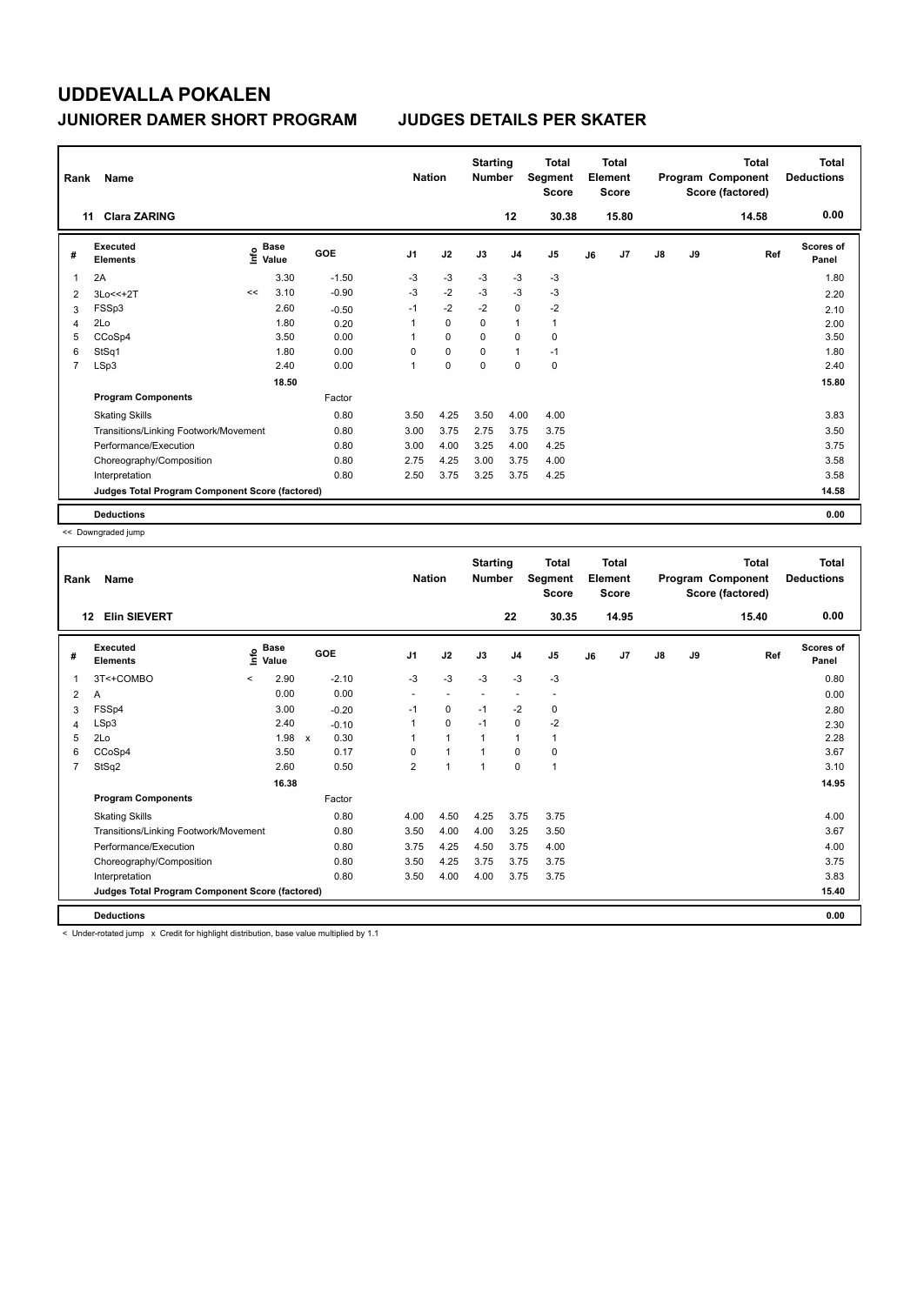| Rank | Name                                            |       |                      |              |         | <b>Nation</b>  |                | <b>Starting</b><br><b>Number</b> |                | <b>Total</b><br>Segment<br><b>Score</b> |    | <b>Total</b><br>Element<br><b>Score</b> |               |    | Total<br>Program Component<br>Score (factored) | Total<br><b>Deductions</b> |
|------|-------------------------------------------------|-------|----------------------|--------------|---------|----------------|----------------|----------------------------------|----------------|-----------------------------------------|----|-----------------------------------------|---------------|----|------------------------------------------------|----------------------------|
|      | <b>Linnea BOHWALLI</b><br>13                    |       |                      |              |         |                |                |                                  | 1              | 30.07                                   |    | 15.95                                   |               |    | 15.12                                          | 1.00                       |
| #    | Executed<br><b>Elements</b>                     | ١nf٥  | <b>Base</b><br>Value | <b>GOE</b>   |         | J <sub>1</sub> | J2             | J3                               | J <sub>4</sub> | J <sub>5</sub>                          | J6 | J7                                      | $\mathsf{J}8$ | J9 | Ref                                            | Scores of<br>Panel         |
| 1    | 2A<                                             | $\,<$ | 2.30                 |              | $-1.50$ | $-3$           | $-3$           | $-3$                             | -3             | $-3$                                    |    |                                         |               |    |                                                | 0.80                       |
| 2    | $2Lz+3T<<$                                      | <<    | 3.40                 |              | $-0.90$ | $-3$           | $-3$           | $-3$                             | $-3$           | $-3$                                    |    |                                         |               |    |                                                | 2.50                       |
| 3    | FSSp3                                           |       | 2.60                 |              | $-0.30$ | 0              | $-1$           | $-1$                             | $-2$           | $-1$                                    |    |                                         |               |    |                                                | 2.30                       |
| 4    | LSp1                                            |       | 1.50                 |              | 0.00    | 1              | 0              | 0                                | $\mathbf 0$    | 0                                       |    |                                         |               |    |                                                | 1.50                       |
| 5    | 2Lo                                             |       | 1.98                 | $\mathsf{x}$ | 0.10    | 1              | $\mathbf 0$    |                                  | $\mathbf 0$    | $\mathbf 0$                             |    |                                         |               |    |                                                | 2.08                       |
| 6    | StSq2                                           |       | 2.60                 |              | 0.50    | $\overline{2}$ | $\mathbf{1}$   | 1                                | $\mathbf 0$    | $\mathbf{1}$                            |    |                                         |               |    |                                                | 3.10                       |
| 7    | CCoSp4                                          |       | 3.50                 |              | 0.17    | $\mathbf{1}$   | $\overline{1}$ | 0                                | $\mathbf 0$    | $-1$                                    |    |                                         |               |    |                                                | 3.67                       |
|      |                                                 |       | 17.88                |              |         |                |                |                                  |                |                                         |    |                                         |               |    |                                                | 15.95                      |
|      | <b>Program Components</b>                       |       |                      |              | Factor  |                |                |                                  |                |                                         |    |                                         |               |    |                                                |                            |
|      | <b>Skating Skills</b>                           |       |                      |              | 0.80    | 4.00           | 4.25           | 3.50                             | 3.75           | 4.25                                    |    |                                         |               |    |                                                | 4.00                       |
|      | Transitions/Linking Footwork/Movement           |       |                      |              | 0.80    | 3.50           | 3.75           | 3.25                             | 3.25           | 4.25                                    |    |                                         |               |    |                                                | 3.50                       |
|      | Performance/Execution                           |       |                      |              | 0.80    | 3.75           | 4.00           | 3.75                             | 3.50           | 4.50                                    |    |                                         |               |    |                                                | 3.83                       |
|      | Choreography/Composition                        |       |                      |              | 0.80    | 3.75           | 3.75           | 3.50                             | 3.75           | 4.25                                    |    |                                         |               |    |                                                | 3.75                       |
|      | Interpretation                                  |       |                      |              | 0.80    | 4.00           | 4.00           | 3.50                             | 3.50           | 4.50                                    |    |                                         |               |    |                                                | 3.83                       |
|      | Judges Total Program Component Score (factored) |       |                      |              |         |                |                |                                  |                |                                         |    |                                         |               |    |                                                | 15.12                      |
|      | <b>Deductions</b>                               |       |                      | Falls:       | $-1.00$ |                |                |                                  |                |                                         |    |                                         |               |    |                                                | $-1.00$                    |

< Under-rotated jump << Downgraded jump x Credit for highlight distribution, base value multiplied by 1.1

| Rank           | Name                                            |                   |                         | <b>Nation</b>            |                          | <b>Starting</b><br><b>Number</b> |                          | Total<br>Segment<br><b>Score</b> |    | <b>Total</b><br>Element<br><b>Score</b> |               |    | <b>Total</b><br>Program Component<br>Score (factored) | <b>Total</b><br><b>Deductions</b> |
|----------------|-------------------------------------------------|-------------------|-------------------------|--------------------------|--------------------------|----------------------------------|--------------------------|----------------------------------|----|-----------------------------------------|---------------|----|-------------------------------------------------------|-----------------------------------|
|                | <b>Tilda ALTERYD</b><br>14                      |                   |                         |                          |                          |                                  | 14                       | 30.06                            |    | 14.18                                   |               |    | 16.88                                                 | 1.00                              |
| #              | Executed<br><b>Elements</b>                     | e Base<br>E Value | GOE                     | J <sub>1</sub>           | J2                       | J3                               | J <sub>4</sub>           | J5                               | J6 | J <sub>7</sub>                          | $\mathsf{J}8$ | J9 | Ref                                                   | <b>Scores of</b><br>Panel         |
| 1              | 2A                                              | 3.30              | $-1.50$                 | $-3$                     | $-3$                     | $-3$                             | $-3$                     | $-3$                             |    |                                         |               |    |                                                       | 1.80                              |
| 2              | S+COMBO                                         | 0.00              | 0.00                    | $\overline{\phantom{a}}$ | $\overline{\phantom{a}}$ |                                  | $\overline{\phantom{a}}$ |                                  |    |                                         |               |    |                                                       | 0.00                              |
| 3              | CCoSp3                                          | 3.00              | 0.00                    | 0                        | $\mathbf 0$              | $\Omega$                         | 0                        | 0                                |    |                                         |               |    |                                                       | 3.00                              |
| 4              | StSq2                                           | 2.60              | 0.50                    |                          | $\mathbf{1}$             | 1                                | 1                        | 0                                |    |                                         |               |    |                                                       | 3.10                              |
| 5              | 2Lo                                             | 1.98              | $-0.10$<br>$\mathsf{x}$ | $-1$                     | 0                        | $\Omega$                         | 0                        | $-1$                             |    |                                         |               |    |                                                       | 1.88                              |
| 6              | FSSp2                                           | 2.30              | $-0.30$                 | 0                        | $\mathbf 0$              | $-2$                             | $-1$                     | $-2$                             |    |                                         |               |    |                                                       | 2.00                              |
| $\overline{7}$ | LSp2                                            | 1.90              | 0.50                    | $\overline{2}$           | $\mathbf{1}$             | 1                                | $\mathbf{1}$             | 0                                |    |                                         |               |    |                                                       | 2.40                              |
|                |                                                 | 15.08             |                         |                          |                          |                                  |                          |                                  |    |                                         |               |    |                                                       | 14.18                             |
|                | <b>Program Components</b>                       |                   | Factor                  |                          |                          |                                  |                          |                                  |    |                                         |               |    |                                                       |                                   |
|                | <b>Skating Skills</b>                           |                   | 0.80                    | 4.50                     | 5.25                     | 4.75                             | 4.00                     | 3.50                             |    |                                         |               |    |                                                       | 4.42                              |
|                | Transitions/Linking Footwork/Movement           |                   | 0.80                    | 3.75                     | 5.00                     | 4.50                             | 3.50                     | 3.50                             |    |                                         |               |    |                                                       | 3.92                              |
|                | Performance/Execution                           |                   | 0.80                    | 4.75                     | 4.75                     | 4.50                             | 3.75                     | 4.25                             |    |                                         |               |    |                                                       | 4.50                              |
|                | Choreography/Composition                        |                   | 0.80                    | 4.00                     | 5.25                     | 4.25                             | 3.75                     | 3.75                             |    |                                         |               |    |                                                       | 4.00                              |
|                | Interpretation                                  |                   | 0.80                    | 4.25                     | 5.50                     | 4.50                             | 3.75                     | 4.00                             |    |                                         |               |    |                                                       | 4.25                              |
|                | Judges Total Program Component Score (factored) |                   |                         |                          |                          |                                  |                          |                                  |    |                                         |               |    |                                                       | 16.88                             |
|                | <b>Deductions</b>                               |                   | Falls:<br>$-1.00$       |                          |                          |                                  |                          |                                  |    |                                         |               |    |                                                       | $-1.00$                           |

x Credit for highlight distribution, base value multiplied by 1.1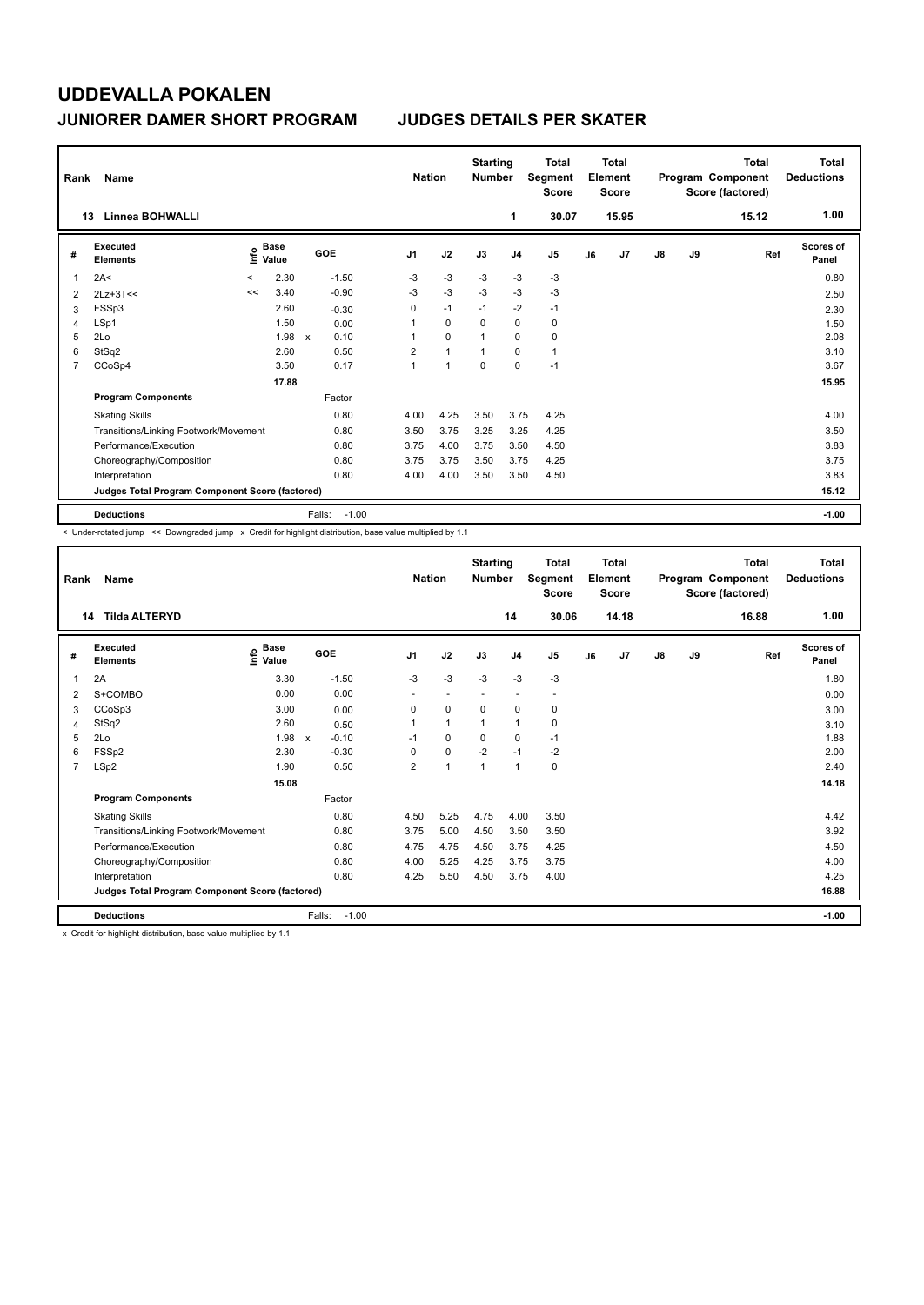| Rank           | <b>Name</b><br><b>Louise JENSEN</b>             |         |                      |                   | <b>Nation</b>  |                | <b>Starting</b><br><b>Number</b> |                | <b>Total</b><br>Segment<br><b>Score</b> |    | <b>Total</b><br>Element<br><b>Score</b> |               |    | Total<br>Program Component<br>Score (factored) | Total<br><b>Deductions</b><br>2.00 |
|----------------|-------------------------------------------------|---------|----------------------|-------------------|----------------|----------------|----------------------------------|----------------|-----------------------------------------|----|-----------------------------------------|---------------|----|------------------------------------------------|------------------------------------|
|                | 15                                              |         |                      |                   |                |                |                                  | 15             | 29.94                                   |    | 15.90                                   |               |    | 16.04                                          |                                    |
| #              | Executed<br><b>Elements</b>                     | ١nfo    | <b>Base</b><br>Value | <b>GOE</b>        | J <sub>1</sub> | J2             | J3                               | J <sub>4</sub> | J <sub>5</sub>                          | J6 | J7                                      | $\mathsf{J}8$ | J9 | Ref                                            | <b>Scores of</b><br>Panel          |
| $\mathbf 1$    | 3Lo<                                            | $\prec$ | 3.60                 | $-2.10$           | $-3$           | $-3$           | $-3$                             | $-3$           | $-3$                                    |    |                                         |               |    |                                                | 1.50                               |
| 2              | 3T+COMBO                                        |         | 4.10                 | $-2.10$           | $-3$           | $-3$           | $-3$                             | $-3$           | $-3$                                    |    |                                         |               |    |                                                | 2.00                               |
| 3              | CCoSp4                                          |         | 3.50                 | $-0.10$           | 0              | $\mathbf 0$    | $-1$                             | $\mathbf 0$    | $-1$                                    |    |                                         |               |    |                                                | 3.40                               |
| $\overline{4}$ | 2A                                              |         | 3.30                 | $-0.50$           | $-1$           | $-1$           | $-1$                             | $-2$           | $-1$                                    |    |                                         |               |    |                                                | 2.80                               |
| 5              | FSSp1                                           |         | 2.00                 | $-0.20$           | $-1$           | $\mathbf 0$    | $-1$                             | $\mathbf 0$    | $-2$                                    |    |                                         |               |    |                                                | 1.80                               |
| 6              | LSp1                                            |         | 1.50                 | $-0.20$           | 0              | $\mathbf 0$    | $-1$                             | $-1$           | $-2$                                    |    |                                         |               |    |                                                | 1.30                               |
| 7              | StSq2                                           |         | 2.60                 | 0.50              | 1              | $\overline{1}$ | 0                                | $\mathbf{1}$   | $\mathbf{1}$                            |    |                                         |               |    |                                                | 3.10                               |
|                |                                                 |         | 20.60                |                   |                |                |                                  |                |                                         |    |                                         |               |    |                                                | 15.90                              |
|                | <b>Program Components</b>                       |         |                      | Factor            |                |                |                                  |                |                                         |    |                                         |               |    |                                                |                                    |
|                | <b>Skating Skills</b>                           |         |                      | 0.80              | 4.25           | 4.75           | 4.00                             | 4.25           | 4.50                                    |    |                                         |               |    |                                                | 4.33                               |
|                | Transitions/Linking Footwork/Movement           |         |                      | 0.80              | 3.50           | 4.50           | 3.75                             | 3.75           | 4.00                                    |    |                                         |               |    |                                                | 3.83                               |
|                | Performance/Execution                           |         |                      | 0.80              | 3.75           | 4.25           | 4.00                             | 4.00           | 4.50                                    |    |                                         |               |    |                                                | 4.08                               |
|                | Choreography/Composition                        |         |                      | 0.80              | 3.75           | 4.50           | 3.75                             | 4.00           | 4.25                                    |    |                                         |               |    |                                                | 4.00                               |
|                | Interpretation                                  |         |                      | 0.80              | 3.50           | 4.25           | 3.50                             | 3.75           | 4.25                                    |    |                                         |               |    |                                                | 3.83                               |
|                | Judges Total Program Component Score (factored) |         |                      |                   |                |                |                                  |                |                                         |    |                                         |               |    |                                                | 16.04                              |
|                | <b>Deductions</b>                               |         |                      | $-2.00$<br>Falls: |                |                |                                  |                |                                         |    |                                         |               |    |                                                | $-2.00$                            |

< Under-rotated jump

| Rank | Name                                            |         |                      |         | <b>Nation</b>  |                | <b>Starting</b><br><b>Number</b> |                | <b>Total</b><br>Segment<br><b>Score</b> |    | Total<br>Element<br><b>Score</b> |               |    | <b>Total</b><br>Program Component<br>Score (factored) | <b>Total</b><br><b>Deductions</b> |
|------|-------------------------------------------------|---------|----------------------|---------|----------------|----------------|----------------------------------|----------------|-----------------------------------------|----|----------------------------------|---------------|----|-------------------------------------------------------|-----------------------------------|
|      | <b>Vilma LEJONBERG</b><br>16.                   |         |                      |         |                |                |                                  | 28             | 29.34                                   |    | 15.14                            |               |    | 14.20                                                 | 0.00                              |
| #    | <b>Executed</b><br><b>Elements</b>              | ١nfo    | <b>Base</b><br>Value | GOE     | J <sub>1</sub> | J2             | J3                               | J <sub>4</sub> | J <sub>5</sub>                          | J6 | J <sub>7</sub>                   | $\mathsf{J}8$ | J9 | Ref                                                   | <b>Scores of</b><br>Panel         |
|      | 2Lo                                             |         | 1.80                 | 0.00    | $\mathbf{1}$   | $\mathbf 0$    | 0                                | 0              | $-1$                                    |    |                                  |               |    |                                                       | 1.80                              |
| 2    | 2A<                                             | $\prec$ | 2.30                 | $-1.17$ | $-2$           | $-3$           | $-2$                             | $-2$           | $-3$                                    |    |                                  |               |    |                                                       | 1.13                              |
| 3    | FSSp2                                           |         | 2.30                 | 0.17    | $\mathbf{1}$   | $\mathbf{1}$   | 0                                | 0              | 0                                       |    |                                  |               |    |                                                       | 2.47                              |
|      | 3S<<+COMBO                                      | <<      | 1.30                 | $-0.60$ | $-3$           | $-3$           | $-3$                             | -3             | -3                                      |    |                                  |               |    |                                                       | 0.70                              |
| 5    | StSq3                                           |         | 3.30                 | 0.17    | 0              | $\overline{1}$ | $\overline{1}$                   | 0              | 0                                       |    |                                  |               |    |                                                       | 3.47                              |
| 6    | LSp2                                            |         | 1.90                 | 0.17    | $\Omega$       | $\overline{1}$ | $\overline{1}$                   | $\Omega$       | $\mathbf 0$                             |    |                                  |               |    |                                                       | 2.07                              |
|      | CCoSp4                                          |         | 3.50                 | 0.00    | 0              | $\pmb{0}$      | $\overline{1}$                   | 0              | $-1$                                    |    |                                  |               |    |                                                       | 3.50                              |
|      |                                                 |         | 16.40                |         |                |                |                                  |                |                                         |    |                                  |               |    |                                                       | 15.14                             |
|      | <b>Program Components</b>                       |         |                      | Factor  |                |                |                                  |                |                                         |    |                                  |               |    |                                                       |                                   |
|      | <b>Skating Skills</b>                           |         |                      | 0.80    | 3.75           | 4.50           | 3.75                             | 3.75           | 3.50                                    |    |                                  |               |    |                                                       | 3.75                              |
|      | Transitions/Linking Footwork/Movement           |         |                      | 0.80    | 3.50           | 4.00           | 3.50                             | 3.25           | 3.25                                    |    |                                  |               |    |                                                       | 3.42                              |
|      | Performance/Execution                           |         |                      | 0.80    | 3.50           | 4.75           | 3.50                             | 3.50           | 3.50                                    |    |                                  |               |    |                                                       | 3.50                              |
|      | Choreography/Composition                        |         |                      | 0.80    | 3.50           | 4.50           | 3.75                             | 3.50           | 3.25                                    |    |                                  |               |    |                                                       | 3.58                              |
|      | Interpretation                                  |         |                      | 0.80    | 3.50           | 4.25           | 3.50                             | 3.50           | 3.00                                    |    |                                  |               |    |                                                       | 3.50                              |
|      | Judges Total Program Component Score (factored) |         |                      |         |                |                |                                  |                |                                         |    |                                  |               |    |                                                       | 14.20                             |
|      | <b>Deductions</b>                               |         |                      |         |                |                |                                  |                |                                         |    |                                  |               |    |                                                       | 0.00                              |

< Under-rotated jump << Downgraded jump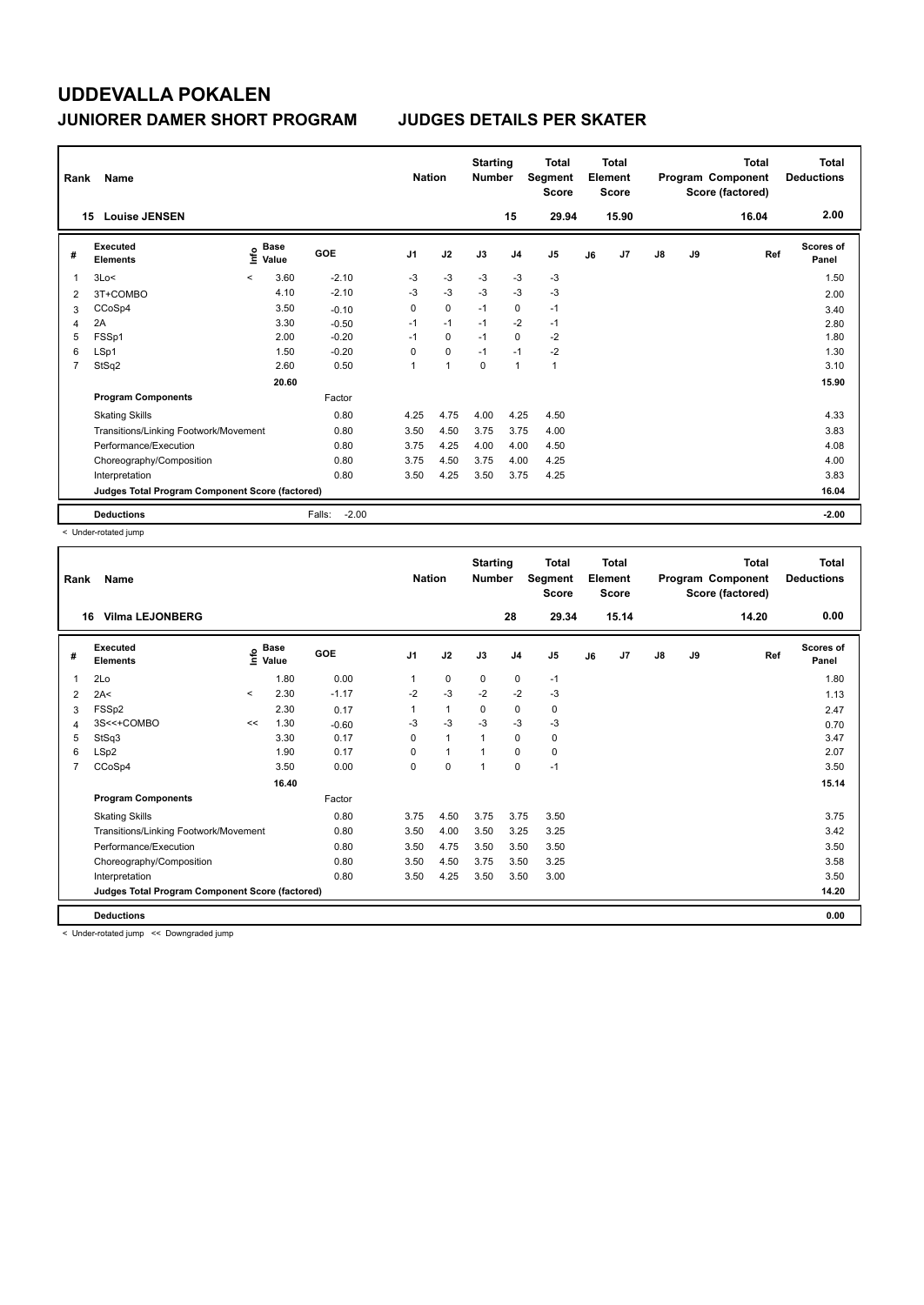| Rank | Name                                            |      |                      |                      | <b>Nation</b>  |                | <b>Starting</b><br><b>Number</b> |                | <b>Total</b><br>Segment<br><b>Score</b> |    | <b>Total</b><br>Element<br><b>Score</b> |               |    | <b>Total</b><br>Program Component<br>Score (factored) | <b>Total</b><br><b>Deductions</b> |
|------|-------------------------------------------------|------|----------------------|----------------------|----------------|----------------|----------------------------------|----------------|-----------------------------------------|----|-----------------------------------------|---------------|----|-------------------------------------------------------|-----------------------------------|
| 17   | <b>Esmeralda ANDERSSON</b>                      |      |                      |                      |                |                |                                  | $\mathbf 2$    | 28.94                                   |    | 14.14                                   |               |    | 14.80                                                 | 0.00                              |
| #    | <b>Executed</b><br><b>Elements</b>              | ١nf٥ | <b>Base</b><br>Value | GOE                  | J <sub>1</sub> | J2             | J3                               | J <sub>4</sub> | J <sub>5</sub>                          | J6 | J <sub>7</sub>                          | $\mathsf{J}8$ | J9 | Ref                                                   | <b>Scores of</b><br>Panel         |
| 1    | 3Lo<<+COMBO                                     | <<   | 1.80                 | $-0.90$              | -3             | $-3$           | $-3$                             | $-3$           | $-3$                                    |    |                                         |               |    |                                                       | 0.90                              |
| 2    | 2A<<                                            | <<   | 1.10                 | $-0.60$              | -3             | $-3$           | $-3$                             | $-3$           | $-3$                                    |    |                                         |               |    |                                                       | 0.50                              |
| 3    | FSSp3                                           |      | 2.60                 | 0.00                 | 0              | $\mathbf 0$    | 0                                | $-1$           | 0                                       |    |                                         |               |    |                                                       | 2.60                              |
| 4    | 2Lo                                             |      | 1.98                 | $\mathsf{x}$<br>0.00 |                | $\mathbf 0$    | $\Omega$                         | $\mathbf 0$    | 0                                       |    |                                         |               |    |                                                       | 1.98                              |
| 5    | LSp2                                            |      | 1.90                 | 0.33                 | 2              | $\overline{1}$ | $\Omega$                         | $\mathbf{1}$   | $\mathbf 0$                             |    |                                         |               |    |                                                       | 2.23                              |
| 6    | StSq2                                           |      | 2.60                 | 0.33                 | 0              | $\mathbf{1}$   | 0                                | $\mathbf{1}$   | $\mathbf{1}$                            |    |                                         |               |    |                                                       | 2.93                              |
| 7    | CCoSp3                                          |      | 3.00                 | 0.00                 | 0              | $-1$           | $\mathbf 0$                      | $\mathbf 0$    | $\mathbf 0$                             |    |                                         |               |    |                                                       | 3.00                              |
|      |                                                 |      | 14.98                |                      |                |                |                                  |                |                                         |    |                                         |               |    |                                                       | 14.14                             |
|      | <b>Program Components</b>                       |      |                      | Factor               |                |                |                                  |                |                                         |    |                                         |               |    |                                                       |                                   |
|      | <b>Skating Skills</b>                           |      |                      | 0.80                 | 2.75           | 4.25           | 3.50                             | 3.50           | 4.00                                    |    |                                         |               |    |                                                       | 3.67                              |
|      | Transitions/Linking Footwork/Movement           |      |                      | 0.80                 | 2.50           | 4.25           | 3.75                             | 3.00           | 3.75                                    |    |                                         |               |    |                                                       | 3.50                              |
|      | Performance/Execution                           |      |                      | 0.80                 | 3.00           | 4.25           | 3.50                             | 3.75           | 4.25                                    |    |                                         |               |    |                                                       | 3.83                              |
|      | Choreography/Composition                        |      |                      | 0.80                 | 2.75           | 4.50           | 3.50                             | 3.75           | 4.00                                    |    |                                         |               |    |                                                       | 3.75                              |
|      | Interpretation                                  |      |                      | 0.80                 | 2.75           | 4.50           | 3.50                             | 3.50           | 4.25                                    |    |                                         |               |    |                                                       | 3.75                              |
|      | Judges Total Program Component Score (factored) |      |                      |                      |                |                |                                  |                |                                         |    |                                         |               |    |                                                       | 14.80                             |
|      | <b>Deductions</b>                               |      |                      |                      |                |                |                                  |                |                                         |    |                                         |               |    |                                                       | 0.00                              |

<< Downgraded jump x Credit for highlight distribution, base value multiplied by 1.1

| Rank           | Name                                            |         |                      |              |         | <b>Nation</b>  |                      | <b>Starting</b><br><b>Number</b> |                         | <b>Total</b><br>Segment<br><b>Score</b> |    | Total<br>Element<br><b>Score</b> |               |    | Total<br>Program Component<br>Score (factored) | <b>Total</b><br><b>Deductions</b> |
|----------------|-------------------------------------------------|---------|----------------------|--------------|---------|----------------|----------------------|----------------------------------|-------------------------|-----------------------------------------|----|----------------------------------|---------------|----|------------------------------------------------|-----------------------------------|
| 18             | <b>Betty CALLNE</b>                             |         |                      |              |         |                |                      |                                  | 11                      | 28.57                                   |    | 15.25                            |               |    | 16.32                                          | 3.00                              |
| #              | <b>Executed</b><br><b>Elements</b>              | ۴o      | <b>Base</b><br>Value |              | GOE     | J <sub>1</sub> | J2                   | J3                               | J <sub>4</sub>          | J5                                      | J6 | J7                               | $\mathsf{J}8$ | J9 | Ref                                            | <b>Scores of</b><br>Panel         |
| 1              | 2A<                                             | $\prec$ | 2.30                 |              | $-0.67$ | $-1$           | $-2$                 | $-1$                             | $-1$                    | $-2$                                    |    |                                  |               |    |                                                | 1.63                              |
| 2              | 3S<<+COMBO                                      | <<      | 1.30                 |              | $-0.60$ | $-3$           | $-3$                 | $-3$                             | $-3$                    | $-3$                                    |    |                                  |               |    |                                                | 0.70                              |
| 3              | CCoSp4                                          |         | 3.50                 |              | 0.67    | $\overline{2}$ | $\mathbf{1}$         | 1                                | $\overline{2}$          | 1                                       |    |                                  |               |    |                                                | 4.17                              |
| 4              | StSq2                                           |         | 2.60                 |              | 0.67    |                | $\blacktriangleleft$ | $\overline{2}$                   | $\overline{\mathbf{c}}$ |                                         |    |                                  |               |    |                                                | 3.27                              |
| 5              | FSSp3                                           |         | 2.60                 |              | $-0.20$ | 0              | 0                    | $-1$                             | $-2$                    | $-1$                                    |    |                                  |               |    |                                                | 2.40                              |
| 6              | 2Lo                                             |         | 1.98                 | $\mathsf{x}$ | $-0.80$ | $-3$           | -3                   | $-3$                             | $-2$                    | $-2$                                    |    |                                  |               |    |                                                | 1.18                              |
| $\overline{7}$ | LSp2                                            |         | 1.90                 |              | 0.00    | $\overline{1}$ | $\Omega$             | $\Omega$                         | $\Omega$                | $-1$                                    |    |                                  |               |    |                                                | 1.90                              |
|                |                                                 |         | 16.18                |              |         |                |                      |                                  |                         |                                         |    |                                  |               |    |                                                | 15.25                             |
|                | <b>Program Components</b>                       |         |                      |              | Factor  |                |                      |                                  |                         |                                         |    |                                  |               |    |                                                |                                   |
|                | <b>Skating Skills</b>                           |         |                      |              | 0.80    | 3.75           | 4.75                 | 4.00                             | 4.50                    | 4.25                                    |    |                                  |               |    |                                                | 4.25                              |
|                | Transitions/Linking Footwork/Movement           |         |                      |              | 0.80    | 3.50           | 4.25                 | 3.75                             | 4.00                    | 3.75                                    |    |                                  |               |    |                                                | 3.83                              |
|                | Performance/Execution                           |         |                      |              | 0.80    | 4.25           | 4.00                 | 4.00                             | 4.25                    | 4.00                                    |    |                                  |               |    |                                                | 4.08                              |
|                | Choreography/Composition                        |         |                      |              | 0.80    | 4.25           | 4.50                 | 3.75                             | 4.25                    | 4.25                                    |    |                                  |               |    |                                                | 4.25                              |
|                | Interpretation                                  |         |                      |              | 0.80    | 4.00           | 4.00                 | 4.00                             | 4.25                    | 4.00                                    |    |                                  |               |    |                                                | 4.00                              |
|                | Judges Total Program Component Score (factored) |         |                      |              |         |                |                      |                                  |                         |                                         |    |                                  |               |    |                                                | 16.32                             |
|                | <b>Deductions</b>                               |         | Time violation:      |              | $-1.00$ |                |                      |                                  |                         | $-2.00$<br>Falls:                       |    |                                  |               |    |                                                | $-3.00$                           |

< Under-rotated jump << Downgraded jump x Credit for highlight distribution, base value multiplied by 1.1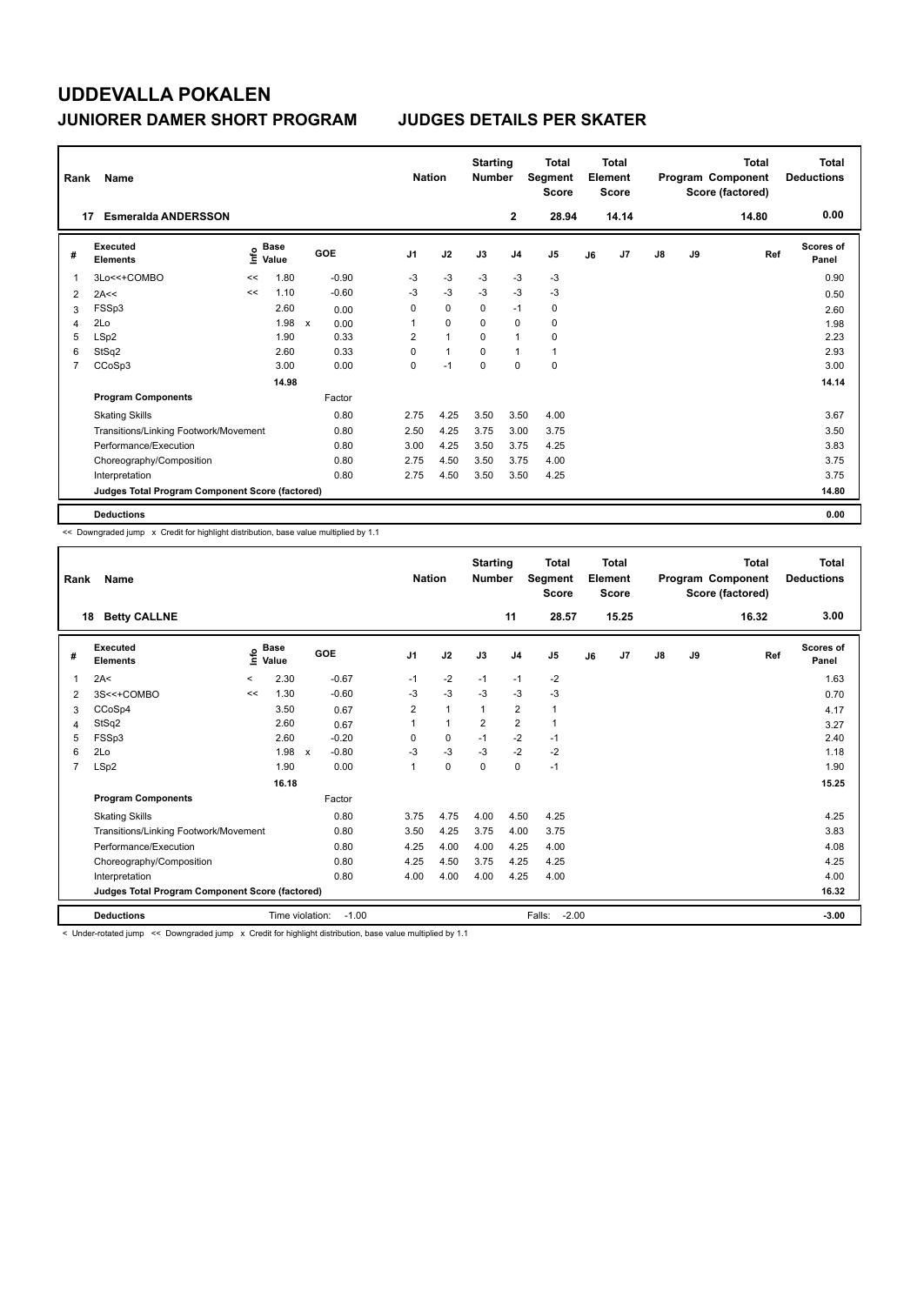| Rank           | Name                                            |    |                                             |         | <b>Nation</b>            |                          | <b>Starting</b><br><b>Number</b> |                | <b>Total</b><br>Segment<br><b>Score</b> |    | <b>Total</b><br>Element<br><b>Score</b> |               |    | <b>Total</b><br>Program Component<br>Score (factored) | <b>Total</b><br><b>Deductions</b> |
|----------------|-------------------------------------------------|----|---------------------------------------------|---------|--------------------------|--------------------------|----------------------------------|----------------|-----------------------------------------|----|-----------------------------------------|---------------|----|-------------------------------------------------------|-----------------------------------|
|                | <b>Melissa McINTYRE-ANDERSSON</b><br>19         |    |                                             |         |                          |                          |                                  | 19             | 27.30                                   |    | 12.86                                   |               |    | 14.44                                                 | 0.00                              |
| #              | Executed<br><b>Elements</b>                     |    | <b>Base</b><br>e <sup>Base</sup><br>⊆ Value | GOE     | J <sub>1</sub>           | J2                       | J3                               | J <sub>4</sub> | J <sub>5</sub>                          | J6 | J <sub>7</sub>                          | $\mathsf{J}8$ | J9 | Ref                                                   | <b>Scores of</b><br>Panel         |
| $\mathbf{1}$   | 2Lo                                             |    | 1.80                                        | $-0.80$ | $-3$                     | $-3$                     | $-3$                             | $-2$           | $-2$                                    |    |                                         |               |    |                                                       | 1.00                              |
| 2              | Lo+COMBO                                        |    | 0.00                                        | 0.00    | $\overline{\phantom{a}}$ | $\overline{\phantom{a}}$ | $\sim$                           | ٠              | $\blacksquare$                          |    |                                         |               |    |                                                       | 0.00                              |
| 3              | FSSp3                                           |    | 2.60                                        | 0.33    |                          | 0                        | $\mathbf 1$                      | 0              | 1                                       |    |                                         |               |    |                                                       | 2.93                              |
| $\overline{4}$ | 2A<<                                            | << | 1.10                                        | $-0.60$ | -3                       | $-3$                     | $-3$                             | $-3$           | $-3$                                    |    |                                         |               |    |                                                       | 0.50                              |
| 5              | LSp1                                            |    | 1.50                                        | 0.33    | 1                        | $\overline{1}$           | $\overline{1}$                   | $\Omega$       | 0                                       |    |                                         |               |    |                                                       | 1.83                              |
| 6              | StSq2                                           |    | 2.60                                        | 0.50    | 0                        | $\overline{1}$           | $\overline{1}$                   | $\mathbf{1}$   | $\mathbf{1}$                            |    |                                         |               |    |                                                       | 3.10                              |
| $\overline{7}$ | CCoSp4                                          |    | 3.50                                        | 0.00    | 0                        | $\mathbf 0$              | 1                                | $\mathbf 0$    | $\pmb{0}$                               |    |                                         |               |    |                                                       | 3.50                              |
|                |                                                 |    | 13.10                                       |         |                          |                          |                                  |                |                                         |    |                                         |               |    |                                                       | 12.86                             |
|                | <b>Program Components</b>                       |    |                                             | Factor  |                          |                          |                                  |                |                                         |    |                                         |               |    |                                                       |                                   |
|                | <b>Skating Skills</b>                           |    |                                             | 0.80    | 3.50                     | 5.00                     | 4.00                             | 4.00           | 3.50                                    |    |                                         |               |    |                                                       | 3.83                              |
|                | Transitions/Linking Footwork/Movement           |    |                                             | 0.80    | 3.25                     | 4.50                     | 3.50                             | 3.25           | 3.25                                    |    |                                         |               |    |                                                       | 3.33                              |
|                | Performance/Execution                           |    |                                             | 0.80    | 3.75                     | 4.25                     | 3.75                             | 3.75           | 3.75                                    |    |                                         |               |    |                                                       | 3.75                              |
|                | Choreography/Composition                        |    |                                             | 0.80    | 3.50                     | 4.50                     | 3.50                             | 3.75           | 3.25                                    |    |                                         |               |    |                                                       | 3.58                              |
|                | Interpretation                                  |    |                                             | 0.80    | 3.50                     | 4.25                     | 3.50                             | 3.75           | 3.50                                    |    |                                         |               |    |                                                       | 3.58                              |
|                | Judges Total Program Component Score (factored) |    |                                             |         |                          |                          |                                  |                |                                         |    |                                         |               |    |                                                       | 14.44                             |
|                | <b>Deductions</b>                               |    |                                             |         |                          |                          |                                  |                |                                         |    |                                         |               |    |                                                       | 0.00                              |

<< Downgraded jump

| Rank           | Name                                            |         |                      |                   | <b>Nation</b>  |              | <b>Starting</b><br><b>Number</b> |                | <b>Total</b><br>Segment<br><b>Score</b> |    | Total<br>Element<br><b>Score</b> |               |    | <b>Total</b><br>Program Component<br>Score (factored) | <b>Total</b><br><b>Deductions</b> |
|----------------|-------------------------------------------------|---------|----------------------|-------------------|----------------|--------------|----------------------------------|----------------|-----------------------------------------|----|----------------------------------|---------------|----|-------------------------------------------------------|-----------------------------------|
| 20             | Johanna FORSBERG                                |         |                      |                   |                |              |                                  | 9              | 26.58                                   |    | 13.40                            |               |    | 14.18                                                 | 1.00                              |
| #              | Executed<br><b>Elements</b>                     | ۴       | <b>Base</b><br>Value | GOE               | J <sub>1</sub> | J2           | J3                               | J <sub>4</sub> | J5                                      | J6 | J7                               | $\mathsf{J}8$ | J9 | Ref                                                   | <b>Scores of</b><br>Panel         |
| 1              | $3Lo<<+T$                                       | <<      | 1.80                 | $-0.90$           | $-3$           | $-3$         | $-3$                             | $-3$           | $-3$                                    |    |                                  |               |    |                                                       | 0.90                              |
| 2              | 2A<                                             | $\prec$ | 2.30                 | $-1.50$           | $-3$           | $-3$         | $-3$                             | $-3$           | $-3$                                    |    |                                  |               |    |                                                       | 0.80                              |
| 3              | LSp2                                            |         | 1.90                 | 0.00              | 0              | $\mathbf{1}$ | $-1$                             | $\mathbf 0$    | 0                                       |    |                                  |               |    |                                                       | 1.90                              |
| 4              | 2Lo                                             |         | 1.80                 | 0.20              |                | $\mathbf 0$  | 1                                | 1              | 0                                       |    |                                  |               |    |                                                       | 2.00                              |
| 5              | FSSp1                                           |         | 2.00                 | $-0.30$           | $-1$           | 0            | $-1$                             | $-1$           | $-1$                                    |    |                                  |               |    |                                                       | 1.70                              |
| 6              | StSq2                                           |         | 2.60                 | 0.00              | 0              | $\mathbf 0$  | $\mathbf 0$                      | $\mathbf 0$    | 0                                       |    |                                  |               |    |                                                       | 2.60                              |
| $\overline{7}$ | CCoSp4                                          |         | 3.50                 | 0.00              | 0              | $\mathbf 0$  | $\Omega$                         | $\mathbf 0$    | 0                                       |    |                                  |               |    |                                                       | 3.50                              |
|                |                                                 |         | 15.90                |                   |                |              |                                  |                |                                         |    |                                  |               |    |                                                       | 13.40                             |
|                | <b>Program Components</b>                       |         |                      | Factor            |                |              |                                  |                |                                         |    |                                  |               |    |                                                       |                                   |
|                | <b>Skating Skills</b>                           |         |                      | 0.80              | 3.50           | 4.50         | 3.50                             | 3.75           | 3.25                                    |    |                                  |               |    |                                                       | 3.58                              |
|                | Transitions/Linking Footwork/Movement           |         |                      | 0.80              | 3.25           | 4.00         | 3.00                             | 3.50           | 3.00                                    |    |                                  |               |    |                                                       | 3.25                              |
|                | Performance/Execution                           |         |                      | 0.80              | 4.00           | 4.25         | 3.50                             | 4.00           | 3.50                                    |    |                                  |               |    |                                                       | 3.83                              |
|                | Choreography/Composition                        |         |                      | 0.80              | 3.50           | 4.00         | 3.25                             | 3.75           | 3.25                                    |    |                                  |               |    |                                                       | 3.50                              |
|                | Interpretation                                  |         |                      | 0.80              | 3.75           | 4.25         | 3.25                             | 3.75           | 3.25                                    |    |                                  |               |    |                                                       | 3.58                              |
|                | Judges Total Program Component Score (factored) |         |                      |                   |                |              |                                  |                |                                         |    |                                  |               |    |                                                       | 14.18                             |
|                | <b>Deductions</b><br>.<br>$\cdots$              |         |                      | Falls:<br>$-1.00$ |                |              |                                  |                |                                         |    |                                  |               |    |                                                       | $-1.00$                           |

< Under-rotated jump << Downgraded jump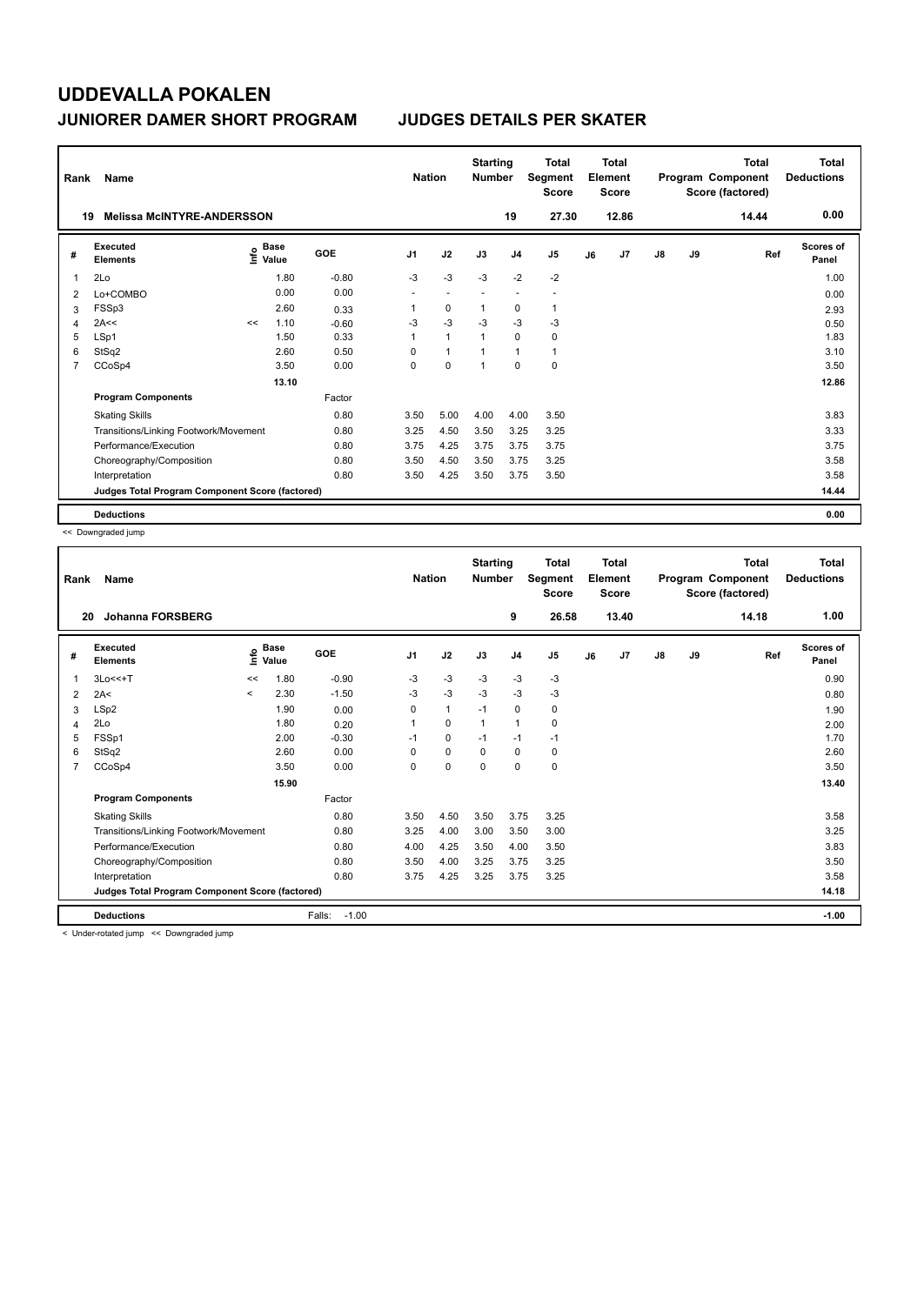| Rank           | Name                                            |    |                                      |              |         |                | <b>Nation</b> |             | <b>Starting</b><br><b>Number</b> |                | <b>Total</b><br>Segment<br><b>Score</b> |    | <b>Total</b><br>Element<br><b>Score</b> |               |    | <b>Total</b><br>Program Component<br>Score (factored) | Total<br><b>Deductions</b> |
|----------------|-------------------------------------------------|----|--------------------------------------|--------------|---------|----------------|---------------|-------------|----------------------------------|----------------|-----------------------------------------|----|-----------------------------------------|---------------|----|-------------------------------------------------------|----------------------------|
| 21             | <b>Therese BERG</b>                             |    |                                      |              |         |                |               |             |                                  | 16             | 26.55                                   |    | 12.33                                   |               |    | 14.22                                                 | 0.00                       |
| #              | Executed<br><b>Elements</b>                     |    | Base<br>e <sup>Base</sup><br>⊆ Value |              | GOE     | J <sub>1</sub> |               | J2          | J3                               | J <sub>4</sub> | J <sub>5</sub>                          | J6 | J7                                      | $\mathsf{J}8$ | J9 | Ref                                                   | <b>Scores of</b><br>Panel  |
| 1              | FSSp3                                           |    | 2.60                                 |              | 0.00    | 0              |               | $\mathbf 0$ | 0                                | 0              | 0                                       |    |                                         |               |    |                                                       | 2.60                       |
| 2              | 2Lo                                             |    | 1.80                                 |              | $-0.10$ | 0              |               | $\mathbf 0$ | $-1$                             | $\mathbf 0$    | $-1$                                    |    |                                         |               |    |                                                       | 1.70                       |
| 3              | 2A<<                                            | << | 1.10                                 |              | $-0.60$ | -3             |               | $-3$        | -3                               | $-2$           | $-3$                                    |    |                                         |               |    |                                                       | 0.50                       |
| 4              | 3T<<+COMBO                                      | << | 1.43                                 | $\mathbf{x}$ | $-0.60$ | $-3$           |               | $-3$        | $-3$                             | $-3$           | $-3$                                    |    |                                         |               |    |                                                       | 0.83                       |
| 5              | LSp2                                            |    | 1.90                                 |              | 0.00    | $-2$           |               | $\Omega$    | $\Omega$                         | 0              | 0                                       |    |                                         |               |    |                                                       | 1.90                       |
| 6              | StSq1                                           |    | 1.80                                 |              | 0.00    | 0              |               | $\mathbf 0$ | 0                                | 0              | $\mathbf{1}$                            |    |                                         |               |    |                                                       | 1.80                       |
| $\overline{7}$ | CCoSp3                                          |    | 3.00                                 |              | 0.00    | 0              |               | $\mathbf 0$ | $\mathbf 0$                      | $\mathbf 0$    | $\mathbf 0$                             |    |                                         |               |    |                                                       | 3.00                       |
|                |                                                 |    | 13.63                                |              |         |                |               |             |                                  |                |                                         |    |                                         |               |    |                                                       | 12.33                      |
|                | <b>Program Components</b>                       |    |                                      |              | Factor  |                |               |             |                                  |                |                                         |    |                                         |               |    |                                                       |                            |
|                | <b>Skating Skills</b>                           |    |                                      |              | 0.80    | 3.50           |               | 4.25        | 3.50                             | 3.75           | 3.75                                    |    |                                         |               |    |                                                       | 3.67                       |
|                | Transitions/Linking Footwork/Movement           |    |                                      |              | 0.80    | 3.25           |               | 3.75        | 3.25                             | 3.50           | 3.50                                    |    |                                         |               |    |                                                       | 3.42                       |
|                | Performance/Execution                           |    |                                      |              | 0.80    | 3.50           |               | 4.00        | 3.75                             | 3.75           | 3.75                                    |    |                                         |               |    |                                                       | 3.75                       |
|                | Choreography/Composition                        |    |                                      |              | 0.80    | 3.25           |               | 4.00        | 3.25                             | 3.75           | 3.50                                    |    |                                         |               |    |                                                       | 3.50                       |
|                | Interpretation                                  |    |                                      |              | 0.80    | 3.25           |               | 4.00        | 3.25                             | 3.50           | 3.50                                    |    |                                         |               |    |                                                       | 3.42                       |
|                | Judges Total Program Component Score (factored) |    |                                      |              |         |                |               |             |                                  |                |                                         |    |                                         |               |    |                                                       | 14.22                      |
|                | <b>Deductions</b>                               |    |                                      |              |         |                |               |             |                                  |                |                                         |    |                                         |               |    |                                                       | 0.00                       |

<< Downgraded jump x Credit for highlight distribution, base value multiplied by 1.1

| Rank           | Name                                            |    |                      |                                      | <b>Nation</b>  |              | <b>Starting</b><br><b>Number</b> |                | <b>Total</b><br>Segment<br><b>Score</b> |    | <b>Total</b><br>Element<br><b>Score</b> |               |    | <b>Total</b><br>Program Component<br>Score (factored) | <b>Total</b><br><b>Deductions</b> |
|----------------|-------------------------------------------------|----|----------------------|--------------------------------------|----------------|--------------|----------------------------------|----------------|-----------------------------------------|----|-----------------------------------------|---------------|----|-------------------------------------------------------|-----------------------------------|
|                | <b>Hannah RESARE-MONSÉN</b><br>22               |    |                      |                                      |                |              |                                  | 10             | 25.93                                   |    | 13.91                                   |               |    | 13.02                                                 | 1.00                              |
| #              | Executed<br><b>Elements</b>                     | ۴o | <b>Base</b><br>Value | GOE                                  | J <sub>1</sub> | J2           | J3                               | J <sub>4</sub> | J <sub>5</sub>                          | J6 | J7                                      | $\mathsf{J}8$ | J9 | Ref                                                   | Scores of<br>Panel                |
| 1              | 2A<<                                            | << | 1.10                 | $-0.60$                              | -3             | $-3$         | $-3$                             | $-3$           | $-3$                                    |    |                                         |               |    |                                                       | 0.50                              |
| 2              | LSp2                                            |    | 1.90                 | 0.50                                 | 2              | $\mathbf{1}$ | $\Omega$                         | 1              | 1                                       |    |                                         |               |    |                                                       | 2.40                              |
| 3              | 2Lo                                             |    | 1.80                 | $-0.10$                              | 0              | $\mathbf 0$  | $-1$                             | 0              | $-1$                                    |    |                                         |               |    |                                                       | 1.70                              |
| 4              | FSSp3                                           |    | 2.60                 | 0.00                                 | 0              | $\mathbf{1}$ | $-1$                             | 0              | 0                                       |    |                                         |               |    |                                                       | 2.60                              |
| 5              | 3Lo<<+2T                                        | << | 3.41                 | $-0.90$<br>$\boldsymbol{\mathsf{x}}$ | $-3$           | $-3$         | $-3$                             | $-3$           | $-3$                                    |    |                                         |               |    |                                                       | 2.51                              |
| 6              | CCoSp1                                          |    | 2.00                 | $-0.10$                              | $-1$           | 0            | $\mathbf 0$                      | $\mathbf 0$    | $-1$                                    |    |                                         |               |    |                                                       | 1.90                              |
| $\overline{7}$ | StSq2                                           |    | 2.60                 | $-0.30$                              | $-2$           | $\mathbf 0$  | $-1$                             | 0              | $-2$                                    |    |                                         |               |    |                                                       | 2.30                              |
|                |                                                 |    | 15.41                |                                      |                |              |                                  |                |                                         |    |                                         |               |    |                                                       | 13.91                             |
|                | <b>Program Components</b>                       |    |                      | Factor                               |                |              |                                  |                |                                         |    |                                         |               |    |                                                       |                                   |
|                | <b>Skating Skills</b>                           |    |                      | 0.80                                 | 3.25           | 3.75         | 3.50                             | 3.50           | 3.25                                    |    |                                         |               |    |                                                       | 3.42                              |
|                | Transitions/Linking Footwork/Movement           |    |                      | 0.80                                 | 2.75           | 3.50         | 2.75                             | 3.25           | 3.00                                    |    |                                         |               |    |                                                       | 3.00                              |
|                | Performance/Execution                           |    |                      | 0.80                                 | 3.00           | 3.75         | 3.25                             | 3.50           | 3.50                                    |    |                                         |               |    |                                                       | 3.42                              |
|                | Choreography/Composition                        |    |                      | 0.80                                 | 2.75           | 3.75         | 3.00                             | 3.50           | 3.00                                    |    |                                         |               |    |                                                       | 3.17                              |
|                | Interpretation                                  |    |                      | 0.80                                 | 2.75           | 3.75         | 3.25                             | 3.25           | 3.25                                    |    |                                         |               |    |                                                       | 3.25                              |
|                | Judges Total Program Component Score (factored) |    |                      |                                      |                |              |                                  |                |                                         |    |                                         |               |    |                                                       | 13.02                             |
|                | <b>Deductions</b>                               |    |                      | Time violation:<br>$-1.00$           |                |              |                                  |                |                                         |    |                                         |               |    |                                                       | $-1.00$                           |

<< Downgraded jump x Credit for highlight distribution, base value multiplied by 1.1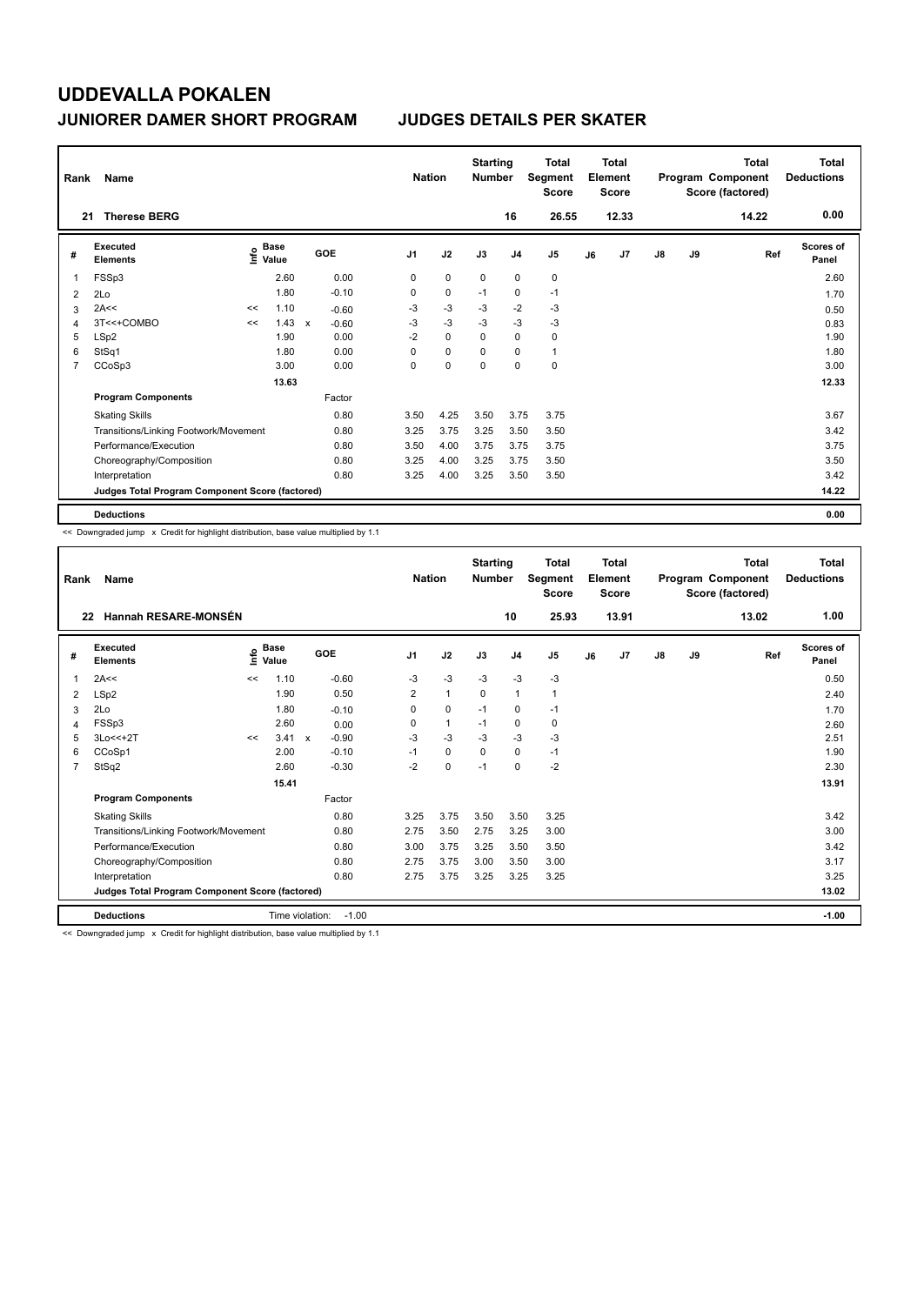| Rank           | Name                                            |    |                                             |              |         | <b>Nation</b>  |                | <b>Starting</b><br><b>Number</b> |                | <b>Total</b><br>Segment<br><b>Score</b> |    | <b>Total</b><br>Element<br><b>Score</b> |               |    | <b>Total</b><br>Program Component<br>Score (factored) | Total<br><b>Deductions</b> |
|----------------|-------------------------------------------------|----|---------------------------------------------|--------------|---------|----------------|----------------|----------------------------------|----------------|-----------------------------------------|----|-----------------------------------------|---------------|----|-------------------------------------------------------|----------------------------|
|                | <b>Nikolina BOLVEDE</b><br>23                   |    |                                             |              |         |                |                |                                  | 20             | 25.86                                   |    | 12.48                                   |               |    | 13.38                                                 | 0.00                       |
| #              | Executed<br><b>Elements</b>                     |    | <b>Base</b><br>e <sup>Base</sup><br>⊆ Value |              | GOE     | J <sub>1</sub> | J2             | J3                               | J <sub>4</sub> | J5                                      | J6 | J <sub>7</sub>                          | $\mathsf{J}8$ | J9 | Ref                                                   | <b>Scores of</b><br>Panel  |
| 1              | 2Lo                                             |    | 1.80                                        |              | $-0.10$ | $-1$           | 0              | 0                                | 0              | $-2$                                    |    |                                         |               |    |                                                       | 1.70                       |
| 2              | $2S+Lo$                                         |    | 1.30                                        |              | $-0.60$ | -3             | $-3$           | $-3$                             | $\mathbf 0$    | $-3$                                    |    |                                         |               |    |                                                       | 0.70                       |
| 3              | FSSp2                                           |    | 2.30                                        |              | $-0.40$ | 0              | $\mathbf 0$    | $-2$                             | $-2$           | $-3$                                    |    |                                         |               |    |                                                       | 1.90                       |
| 4              | LSp1                                            |    | 1.50                                        |              | $-0.20$ | 0              | $\mathbf 0$    | $-1$                             | $-1$           | $-1$                                    |    |                                         |               |    |                                                       | 1.30                       |
| 5              | StSq2                                           |    | 2.60                                        |              | 0.00    | 0              | $\mathbf 0$    | $\Omega$                         | $\mathbf 0$    | $-1$                                    |    |                                         |               |    |                                                       | 2.60                       |
| 6              | 2A<<                                            | << | 1.21                                        | $\mathsf{x}$ | $-0.60$ | $-3$           | $-3$           | $-3$                             | $-3$           | $-3$                                    |    |                                         |               |    |                                                       | 0.61                       |
| $\overline{7}$ | CCoSp4                                          |    | 3.50                                        |              | 0.17    | 1              | $\overline{1}$ | $\pmb{0}$                        | $\mathbf 0$    | 0                                       |    |                                         |               |    |                                                       | 3.67                       |
|                |                                                 |    | 14.21                                       |              |         |                |                |                                  |                |                                         |    |                                         |               |    |                                                       | 12.48                      |
|                | <b>Program Components</b>                       |    |                                             |              | Factor  |                |                |                                  |                |                                         |    |                                         |               |    |                                                       |                            |
|                | <b>Skating Skills</b>                           |    |                                             |              | 0.80    | 3.50           | 4.00           | 3.50                             | 3.50           | 3.50                                    |    |                                         |               |    |                                                       | 3.50                       |
|                | Transitions/Linking Footwork/Movement           |    |                                             |              | 0.80    | 3.00           | 3.50           | 3.00                             | 3.00           | 3.25                                    |    |                                         |               |    |                                                       | 3.08                       |
|                | Performance/Execution                           |    |                                             |              | 0.80    | 3.50           | 3.75           | 3.25                             | 3.50           | 3.50                                    |    |                                         |               |    |                                                       | 3.50                       |
|                | Choreography/Composition                        |    |                                             |              | 0.80    | 3.25           | 4.00           | 3.00                             | 3.50           | 3.25                                    |    |                                         |               |    |                                                       | 3.33                       |
|                | Interpretation                                  |    |                                             |              | 0.80    | 3.25           | 3.75           | 3.00                             | 3.25           | 3.50                                    |    |                                         |               |    |                                                       | 3.33                       |
|                | Judges Total Program Component Score (factored) |    |                                             |              |         |                |                |                                  |                |                                         |    |                                         |               |    |                                                       | 13.38                      |
|                | <b>Deductions</b>                               |    |                                             |              |         |                |                |                                  |                |                                         |    |                                         |               |    |                                                       | 0.00                       |

<< Downgraded jump x Credit for highlight distribution, base value multiplied by 1.1

| Rank           | Name                                            |    |                      |                         | <b>Nation</b>  |             | <b>Starting</b><br><b>Number</b> |                | <b>Total</b><br>Segment<br><b>Score</b> |    | <b>Total</b><br>Element<br><b>Score</b> |               |    | <b>Total</b><br>Program Component<br>Score (factored) | Total<br><b>Deductions</b> |
|----------------|-------------------------------------------------|----|----------------------|-------------------------|----------------|-------------|----------------------------------|----------------|-----------------------------------------|----|-----------------------------------------|---------------|----|-------------------------------------------------------|----------------------------|
|                | <b>Matilda LARSSON</b><br>24                    |    |                      |                         |                |             |                                  | 18             | 25.52                                   |    | 12.58                                   |               |    | 13.94                                                 | 1.00                       |
| #              | <b>Executed</b><br><b>Elements</b>              | ۴o | <b>Base</b><br>Value | GOE                     | J <sub>1</sub> | J2          | J3                               | J <sub>4</sub> | J <sub>5</sub>                          | J6 | J <sub>7</sub>                          | $\mathsf{J}8$ | J9 | Ref                                                   | <b>Scores of</b><br>Panel  |
| 1              | 2A<<                                            | << | 1.10                 | $-0.60$                 | $-3$           | $-3$        | $-3$                             | $-3$           | $-3$                                    |    |                                         |               |    |                                                       | 0.50                       |
| 2              | FSSp4                                           |    | 3.00                 | $-0.10$                 | $-1$           | $\mathbf 0$ | 0                                | 0              | $-1$                                    |    |                                         |               |    |                                                       | 2.90                       |
| 3              | $2Lz+T$                                         | e  | 2.10                 | $-0.90$                 | -3             | $-3$        | -3                               | $-3$           | $-3$                                    |    |                                         |               |    |                                                       | 1.20                       |
| 4              | LSp1                                            |    | 1.50                 | 0.00                    | 0              | $\mathbf 0$ | $\mathbf 0$                      | 0              | 0                                       |    |                                         |               |    |                                                       | 1.50                       |
| 5              | 2Lo                                             |    | 1.98                 | $-0.80$<br>$\mathbf{x}$ | $-3$           | $-3$        | $-3$                             | $-2$           | $-2$                                    |    |                                         |               |    |                                                       | 1.18                       |
| 6              | CCoSp4                                          |    | 3.50                 | 0.00                    |                | $\mathbf 0$ | $\mathbf 0$                      | 0              | 0                                       |    |                                         |               |    |                                                       | 3.50                       |
| $\overline{7}$ | StSq1                                           |    | 1.80                 | 0.00                    | $\Omega$       | $\mathbf 0$ | $-1$                             | 0              | 0                                       |    |                                         |               |    |                                                       | 1.80                       |
|                |                                                 |    | 14.98                |                         |                |             |                                  |                |                                         |    |                                         |               |    |                                                       | 12.58                      |
|                | <b>Program Components</b>                       |    |                      | Factor                  |                |             |                                  |                |                                         |    |                                         |               |    |                                                       |                            |
|                | <b>Skating Skills</b>                           |    |                      | 0.80                    | 3.75           | 4.25        | 3.00                             | 3.50           | 3.50                                    |    |                                         |               |    |                                                       | 3.58                       |
|                | Transitions/Linking Footwork/Movement           |    |                      | 0.80                    | 3.25           | 3.75        | 3.50                             | 2.75           | 3.50                                    |    |                                         |               |    |                                                       | 3.42                       |
|                | Performance/Execution                           |    |                      | 0.80                    | 4.00           | 4.00        | 3.50                             | 3.50           | 3.50                                    |    |                                         |               |    |                                                       | 3.67                       |
|                | Choreography/Composition                        |    |                      | 0.80                    | 3.50           | 4.00        | 3.25                             | 3.25           | 3.50                                    |    |                                         |               |    |                                                       | 3.42                       |
|                | Interpretation                                  |    |                      | 0.80                    | 3.50           | 4.25        | 3.00                             | 3.25           | 3.25                                    |    |                                         |               |    |                                                       | 3.33                       |
|                | Judges Total Program Component Score (factored) |    |                      |                         |                |             |                                  |                |                                         |    |                                         |               |    |                                                       | 13.94                      |
|                | <b>Deductions</b>                               |    |                      | Falls:<br>$-1.00$       |                |             |                                  |                |                                         |    |                                         |               |    |                                                       | $-1.00$                    |

<< Downgraded jump x Credit for highlight distribution, base value multiplied by 1.1 e Jump take off with wrong edge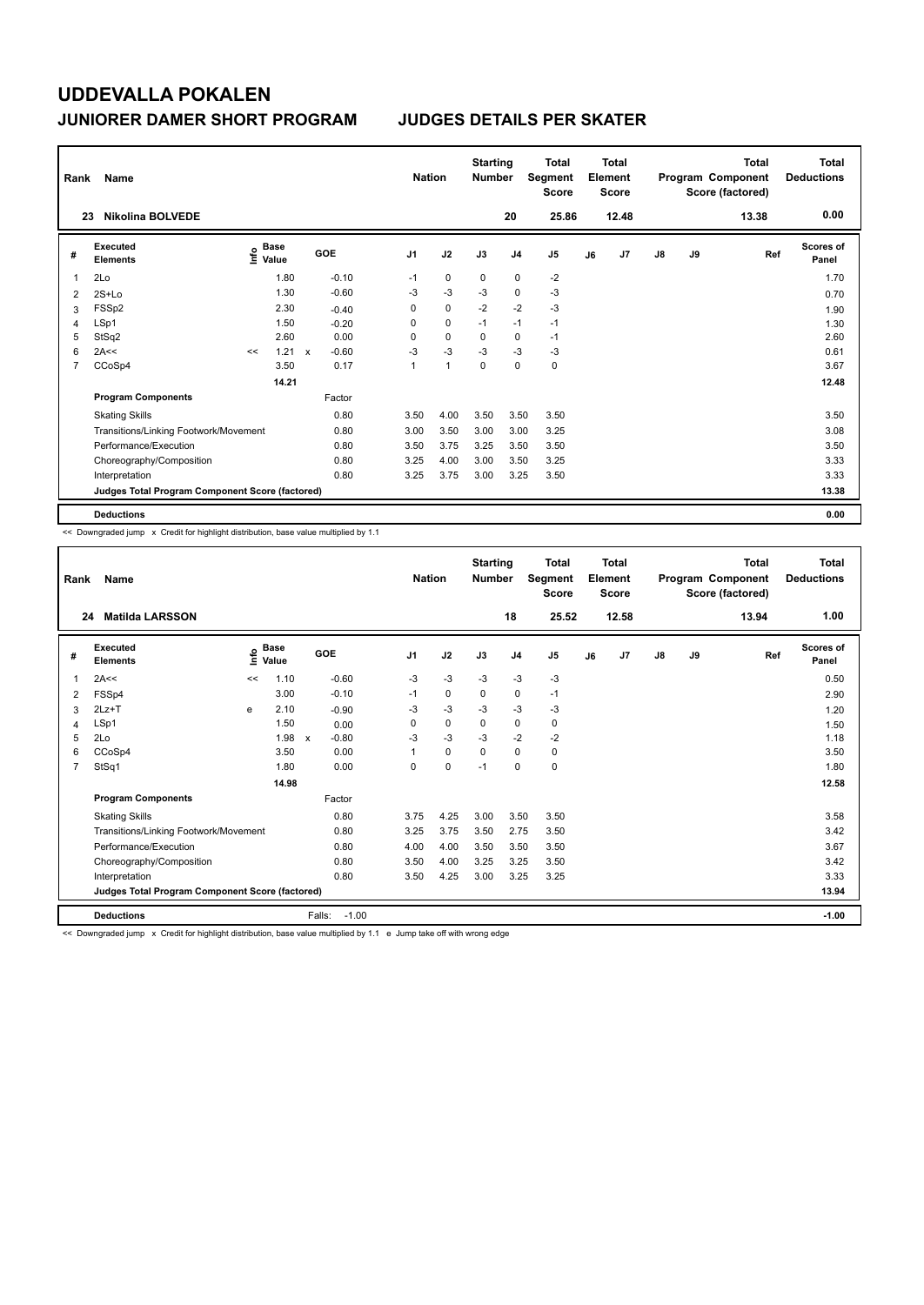| Rank                                            | Name                                  | <b>Nation</b>                    |       | <b>Starting</b><br><b>Number</b> |                | Total<br>Segment<br><b>Score</b> | <b>Total</b><br>Element<br><b>Score</b> |                |                |    | <b>Total</b><br>Program Component<br>Score (factored) | <b>Total</b><br><b>Deductions</b> |      |       |                           |
|-------------------------------------------------|---------------------------------------|----------------------------------|-------|----------------------------------|----------------|----------------------------------|-----------------------------------------|----------------|----------------|----|-------------------------------------------------------|-----------------------------------|------|-------|---------------------------|
| 25                                              | <b>Nina LJUNGBERG</b>                 |                                  |       |                                  |                |                                  |                                         | 8              | 25.08          |    | 11.60                                                 |                                   |      | 15.48 | 2.00                      |
| #                                               | Executed<br><b>Elements</b>           | <b>Base</b><br>e Base<br>E Value |       | GOE                              | J <sub>1</sub> | J2                               | J3                                      | J <sub>4</sub> | J <sub>5</sub> | J6 | J7                                                    | $\mathsf{J}8$                     | J9   | Ref   | <b>Scores of</b><br>Panel |
| $\overline{1}$                                  | 2Lo                                   |                                  | 1.80  | 0.00                             | 1              | $\mathbf 0$                      | 0                                       | 0              | $-1$           |    |                                                       |                                   |      |       | 1.80                      |
| 2                                               | 2A<<                                  | <<                               | 1.10  | $-0.60$                          | $-3$           | $-3$                             | $-3$                                    | $-3$           | $-3$           |    |                                                       |                                   |      |       | 0.50                      |
| 3                                               | FSSp3                                 |                                  | 2.60  | $-0.10$                          | 0              | $\mathbf 0$                      | $-1$                                    | $\mathbf 0$    | $-2$           |    |                                                       |                                   |      |       | 2.50                      |
| 4                                               | $3S < +1T$                            | <<                               | 1.70  | $-0.60$                          | $-3$           | $-3$                             | $-3$                                    | $-3$           | $-3$           |    |                                                       |                                   |      |       | 1.10                      |
| 5                                               | StSq3                                 |                                  | 3.30  | 0.50                             | $\overline{2}$ | $\mathbf{1}$                     | $\mathbf{1}$                            | $\mathbf{1}$   | $\mathbf{1}$   |    |                                                       |                                   |      |       | 3.80                      |
| 6                                               | CCoSp                                 |                                  | 0.00  | 0.00                             | ٠              |                                  |                                         |                |                |    |                                                       |                                   |      |       | 0.00                      |
| 7                                               | LSp2                                  |                                  | 1.90  | 0.00                             | 0              | 0                                | 0                                       | $\mathbf{1}$   | 0              |    |                                                       |                                   |      |       | 1.90                      |
|                                                 |                                       |                                  | 12.40 |                                  |                |                                  |                                         |                |                |    |                                                       |                                   |      |       | 11.60                     |
|                                                 | <b>Program Components</b>             |                                  |       | Factor                           |                |                                  |                                         |                |                |    |                                                       |                                   |      |       |                           |
|                                                 | <b>Skating Skills</b>                 | 0.80                             | 4.25  | 4.50                             | 3.75           | 4.00                             | 3.75                                    |                |                |    |                                                       |                                   | 4.00 |       |                           |
|                                                 | Transitions/Linking Footwork/Movement | 0.80                             | 4.00  | 4.00                             | 3.75           | 3.25                             | 3.50                                    |                |                |    |                                                       |                                   | 3.75 |       |                           |
|                                                 | Performance/Execution                 | 0.80                             | 4.25  | 3.75                             | 3.50           | 3.75                             | 3.75                                    |                |                |    |                                                       |                                   | 3.75 |       |                           |
|                                                 | Choreography/Composition              |                                  |       | 0.80                             | 4.25           | 4.00                             | 4.00                                    | 3.75           | 3.50           |    |                                                       |                                   |      |       | 3.92                      |
|                                                 | Interpretation                        |                                  |       | 0.80                             | 4.50           | 3.75                             | 4.50                                    | 3.50           | 3.50           |    |                                                       |                                   |      |       | 3.92                      |
| Judges Total Program Component Score (factored) |                                       |                                  |       |                                  |                |                                  |                                         |                |                |    |                                                       | 15.48                             |      |       |                           |
|                                                 | <b>Deductions</b>                     |                                  |       | $-2.00$<br>Falls:                |                |                                  |                                         |                |                |    |                                                       |                                   |      |       | $-2.00$                   |

<< Downgraded jump

|                | Name<br>Rank                                                                                                     |                            |               |  |                   |                |              | <b>Starting</b><br><b>Number</b> |                | <b>Total</b><br>Segment<br><b>Score</b> | <b>Total</b><br>Element<br><b>Score</b> |       |               |    | <b>Total</b><br>Program Component<br>Score (factored) | <b>Total</b><br><b>Deductions</b> |
|----------------|------------------------------------------------------------------------------------------------------------------|----------------------------|---------------|--|-------------------|----------------|--------------|----------------------------------|----------------|-----------------------------------------|-----------------------------------------|-------|---------------|----|-------------------------------------------------------|-----------------------------------|
| 26             | <b>Fanny RAABE</b>                                                                                               |                            |               |  |                   |                |              |                                  | 17             | 23.59                                   |                                         | 11.25 |               |    | 13.34                                                 | 1.00                              |
| #              | Executed<br><b>Elements</b>                                                                                      | <b>Base</b><br>۴ô<br>Value |               |  | GOE               | J <sub>1</sub> | J2           | J3                               | J <sub>4</sub> | J5                                      | J6                                      | J7    | $\mathsf{J}8$ | J9 | Ref                                                   | <b>Scores of</b><br>Panel         |
| 1              | 2A<                                                                                                              | $\overline{\phantom{0}}$   | 2.30          |  | $-1.50$           | $-3$           | $-3$         | $-3$                             | $-3$           | $-3$                                    |                                         |       |               |    |                                                       | 0.80                              |
| 2              | 3S<<+COMBO                                                                                                       | <<                         | 1.30          |  | $-0.60$           | $-3$           | $-3$         | $-3$                             | $-3$           | $-3$                                    |                                         |       |               |    |                                                       | 0.70                              |
| 3              | LSp2                                                                                                             |                            | 1.90          |  | 0.07              | $-1$           | $\mathbf{1}$ | $-1$                             | 0              | 1                                       |                                         |       |               |    |                                                       | 1.97                              |
| 4              | StSq2                                                                                                            |                            | 2.60          |  | $-0.10$           | $-1$           | 0            | $-1$                             | 0              | 0                                       |                                         |       |               |    |                                                       | 2.50                              |
| 5              | 2Lo                                                                                                              |                            | $1.98 \times$ |  | 0.00              |                | 0            | $-1$                             | $\Omega$       | 0                                       |                                         |       |               |    |                                                       | 1.98                              |
| 6              | FSSp1                                                                                                            |                            | 2.00          |  | $-0.70$           | $-3$           | $-2$         | $-2$                             | $-3$           | $-1$                                    |                                         |       |               |    |                                                       | 1.30                              |
| $\overline{7}$ | CCoSp1                                                                                                           |                            | 2.00          |  | 0.00              | $-1$           | $\mathbf 0$  | $\Omega$                         | $\mathbf 0$    | 0                                       |                                         |       |               |    |                                                       | 2.00                              |
|                |                                                                                                                  |                            | 14.08         |  |                   |                |              |                                  |                |                                         |                                         |       |               |    |                                                       | 11.25                             |
|                | <b>Program Components</b>                                                                                        |                            |               |  | Factor            |                |              |                                  |                |                                         |                                         |       |               |    |                                                       |                                   |
|                | <b>Skating Skills</b>                                                                                            |                            |               |  | 0.80              | 3.25           | 4.75         | 3.25                             | 3.50           | 3.50                                    |                                         |       |               |    |                                                       | 3.42                              |
|                | Transitions/Linking Footwork/Movement                                                                            |                            |               |  | 0.80              | 2.75           | 4.00         | 3.25                             | 2.75           | 3.50                                    |                                         |       |               |    |                                                       | 3.17                              |
|                | Performance/Execution                                                                                            |                            |               |  | 0.80              | 2.75           | 4.25         | 3.25                             | 3.25           | 3.50                                    |                                         |       |               |    |                                                       | 3.33                              |
|                | Choreography/Composition                                                                                         |                            |               |  | 0.80              | 2.75           | 4.25         | 3.50                             | 3.50           | 3.75                                    |                                         |       |               |    |                                                       | 3.58                              |
|                | Interpretation                                                                                                   |                            |               |  | 0.80              | 2.50           | 4.00         | 3.00                             | 3.25           | 3.25                                    |                                         |       |               |    |                                                       | 3.17                              |
|                | Judges Total Program Component Score (factored)                                                                  |                            |               |  |                   |                |              |                                  |                |                                         |                                         |       |               |    |                                                       | 13.34                             |
|                | <b>Deductions</b>                                                                                                |                            |               |  | $-1.00$<br>Falls: |                |              |                                  |                |                                         |                                         |       |               |    |                                                       | $-1.00$                           |
|                | a Theological Street (and Decomposited Street of Occupation Brakingham disadiction (because in a contradict of A |                            |               |  |                   |                |              |                                  |                |                                         |                                         |       |               |    |                                                       |                                   |

nder-rotated jump << Downgraded jump x Credit for highlight distribution, base value multiplied by 1.1